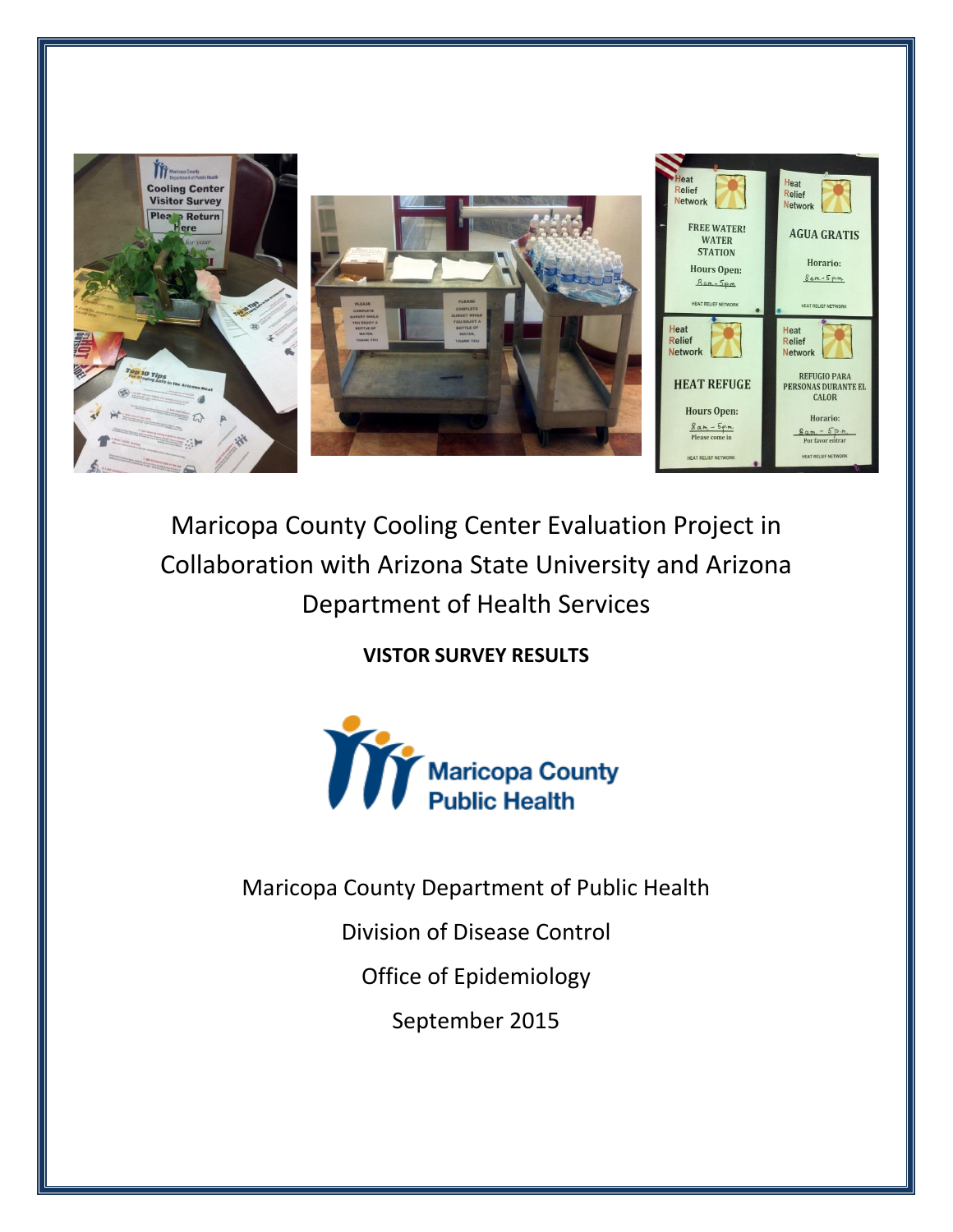### **Table of Contents**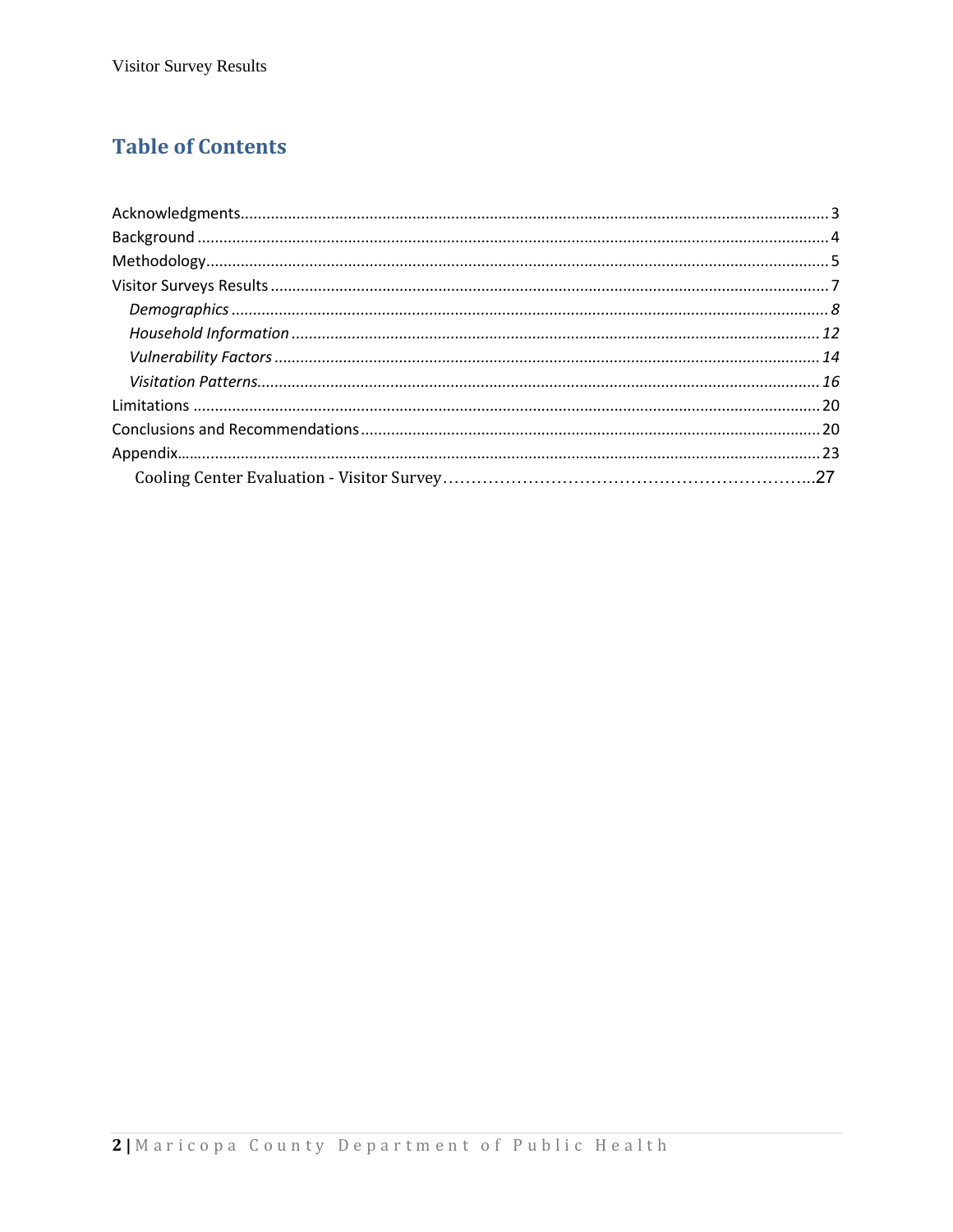## **Acknowledgments**

<span id="page-2-0"></span>The Maricopa County Department of Public Health (MCDPH), Office of Epidemiology would like to thank the following agencies for their contributions to the Cooling Center Evaluation Project:

- Arizona Department of Health Services (ADHS): Office of Environmental Health
- Arizona State University (ASU) Center for Policy Informatics and School of Geographical Sciences and Urban Planning
- City of Phoenix
- Maricopa Association of Governments (MAG)
- Cooling Center Facility Managers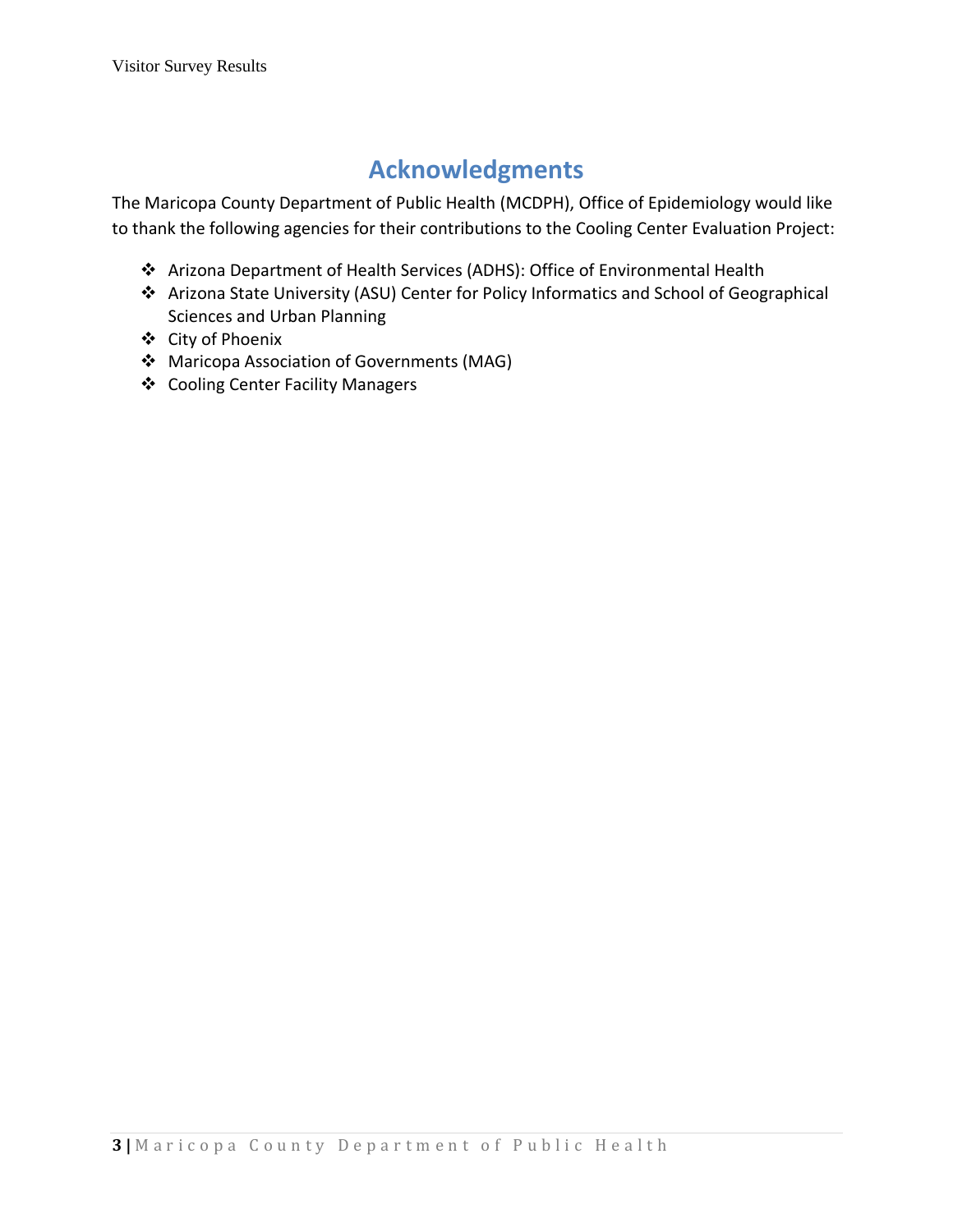## **Background**

<span id="page-3-0"></span>Maricopa County experiences temperatures  $\geq 100$  °F as early as mid-May, and such conditions continue through the first week of October. On average, there are 26 days each year in which maximum temperatures are > 110 °F, and 10 days where minimum temperatures are >90 °F. Daytime temperatures experienced in Maricopa are often high enough to cause an increase in core temperature for individuals who are outdoors, even when at rest. Further, when nighttime temperatures remain high the human body does not get relief from the day time heat and may not be able to appropriately adjust.

In 2005, there were 35 heat-associated deaths in Maricopa County over nine consecutive days, with the majority occurring amongst the homeless population. In response to this event, the City of Phoenix and the Maricopa County Association of Governments (MAG) partnered together to found the Heat Relief Network (HRN), a county-wide response to extreme environmental temperatures. The response included implementation of cooling centers and water collection and distribution sites. Cooling centers can be community centers, churches, and other community based organizations that provide water and serve as a safe, cool indoor place during the day for refuge from the heat. There were 56 registered cooling centers during the summer of 2014.

The Cooling Center Evaluation project was a collaboration between Maricopa County Department of Public Health (MCDPH), Arizona Department of Health Services (ADHS), and Arizona State University (ASU) to evaluate the cooling centers based on the services provided, daily operations, demographics of visitors, and potential for expansion.

Throughout the evaluation process, multiple partners including public health officials, community members, academic researchers, government agencies, and nonprofit organizations joined together to complete the assessment. Those involved with the project were broken down into two groups: evaluators and stakeholders.

- The evaluators, which consisted of MCDPH, ADHS, ASU, and a team of MCDPH interns, were responsible for the project as a whole. The evaluators developed the surveys, conducted the interviews, collected and analyzed the data, and developed recommendations.
- The stakeholders were a collective group of community members/organizations who were invested in the project through their interest in heat relief efforts. They consisted of HRN, MAG, and the cooling center managers.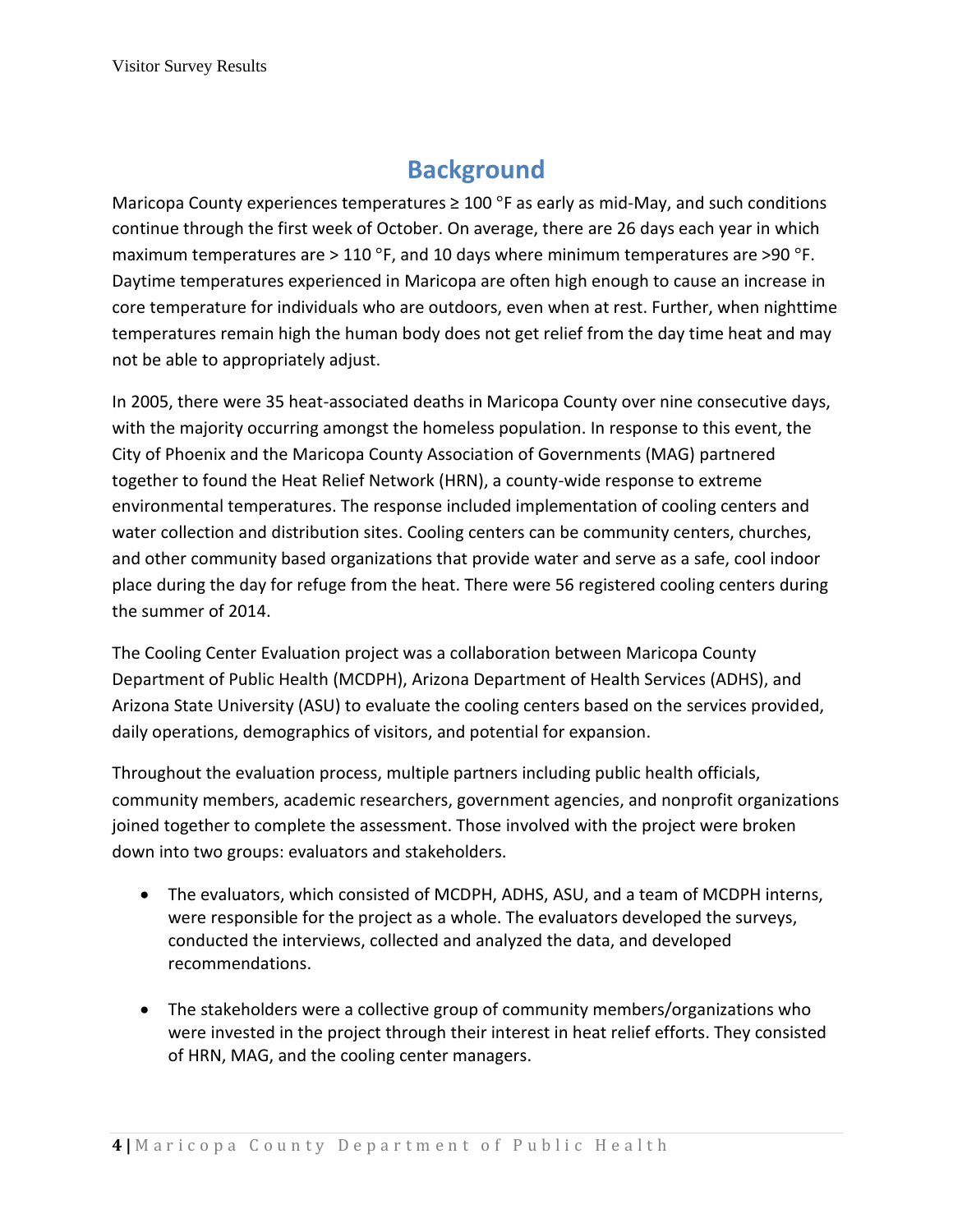## **Methodology**

<span id="page-4-0"></span>Maricopa County Department of Public Health has tracked heat associated mortality and morbidity data since 2006. From these data, MCDPH has examined trends and risk factors to help identify vulnerable populations within Maricopa County. The idea to evaluate the cooling centers originated at MCDPH in November of 2013, in an effort to link the heat-associated morbidity and mortality data with prevention strategies in the community, to build partnerships between community and government members, and to improve the quality and reach of existing services.

Shortly after introducing the project internally, MCDPH introduced the idea to ASU and ADHS during the monthly Heat Surveillance Planning meeting that MCDPH organizes. At the meeting, all three partners agreed to pursue the project, and began initial planning. From January to February of 2014 MCDPH, ADHS, and ASU worked on developing project plans and a timeline, (see table 1) ultimately deciding to implement the project in the summer of 2014. Part of the planning phase included introducing the project to the Phoenix HRN and MAG, both of whom agreed to become project stakeholders.

In March of 2014, MCDPH, ASU, and ADHS began working on developing the surveys that would be used for the evaluation. **Three surveys were developed: the visitor survey, facility manager survey, and observational site survey.**

During the same time period, MCDPH worked on obtaining an exemption from the Institutional Review Board (IRB) for the evaluation, and training and ensuring all parties involved in the evaluation were certified using the Collaborative Institutional Training Initiative (CITI) Human Research Curriculum.

Concurrently, MCDPH invited the Centers for Disease Control and Prevention (CDC) Public Health Associate (PHAP) to assist with project planning and implementation.

In May of 2014, the three surveys were pilot tested to ensure they captured the themes and goals of the evaluation. Pilot tests were done at two of the Cooling Center locations, and allowed for the facility managers to provide feedback on the surveys and evaluation as a whole.

After successfully pilot testing the surveys and incorporating feedback from stakeholders, the evaluators divided themselves into three field teams to more efficiently complete the evaluation across the large geographic expanse covered by the HRN. The field teams included members from MCDPH, ADHS, ASU, as well as, the PHAP fellow, and a group of MCDPH interns.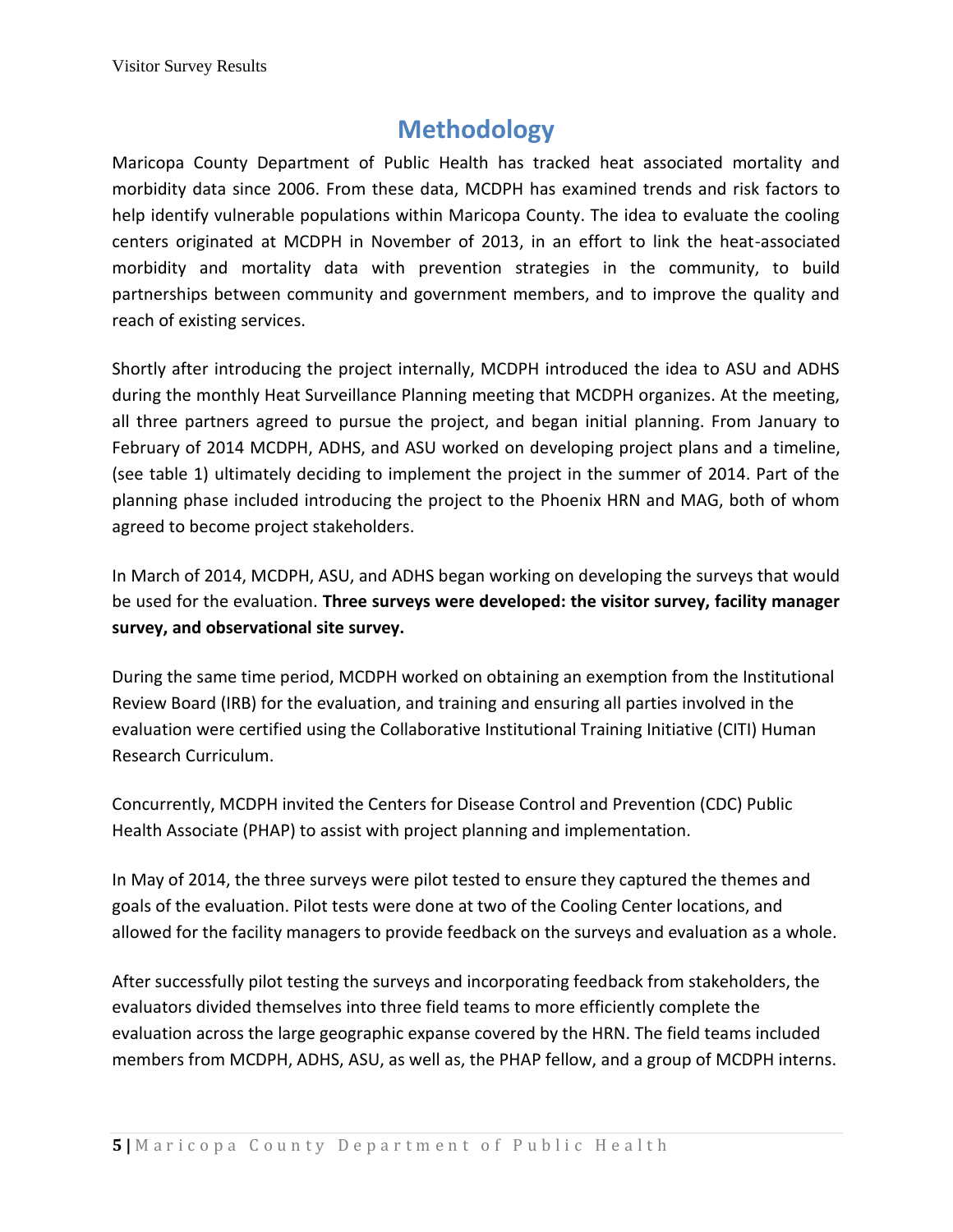Each field team consisted of three members, all of whom were thoroughly trained on survey procedures, interviewer bias, and best practices for working with community partners.

In the same month, MCDPH introduced the Cooling Center Evaluation to the public at the HRN Summer Kick-Off Meeting. The project was well received by the community, and was ready to be implemented.

Initial deployment of the surveys took place on June 3, 2014, following the first excessive heat warning of 2014. Site visits were made to each of the cooling centers during the first few weeks of June, and surveys and educational materials were distributed. Both qualitative and quantitative data were collected from the surveys. Below is a breakdown of the survey distribution.

- 1. **Visitor Survey:** Evaluators distributed visitor surveys to the Cooling Centers based on the estimated capacity and utilization. The surveys were distributed to anyone who came to utilize any of the facility's services. The surveys were self-administered by the visitors, on a one per person basis, and responses were kept anonymous. The survey focused on questions that gauged the visitors' reason(s) for visiting the center, modes of transportation, air conditioning (AC) status in the home or primary residence, knowledge of heat risk, and demographic information. The survey was available in English and Spanish language. Translation was completed by a certified translator. The evaluators collected the surveys at the end of the summer (September 2014).
- 2. **Facility Manager Survey:** Evaluators conducted the facility manager survey as an inperson interview and with the interviewee permission it was recorded. The facility manager survey was designed to collect basic facility information, cooling center capacity and utilization information, information on services and supplies, and other related information. Interviews were conducted June-September 2014.
- 3. **Observational Site Survey:** Evaluators conducted the observational site survey inperson. Information collected was based on evaluators view and understanding of the cooling center(s). The observers collected information on the cooling center type, location, visibility, accessibility, capacity, utilization, features and amenities.

Data collection, quality control, and analysis of the visitor surveys were completed using Qualtrics, Microsoft Excel, and SAS Enterprise Guide.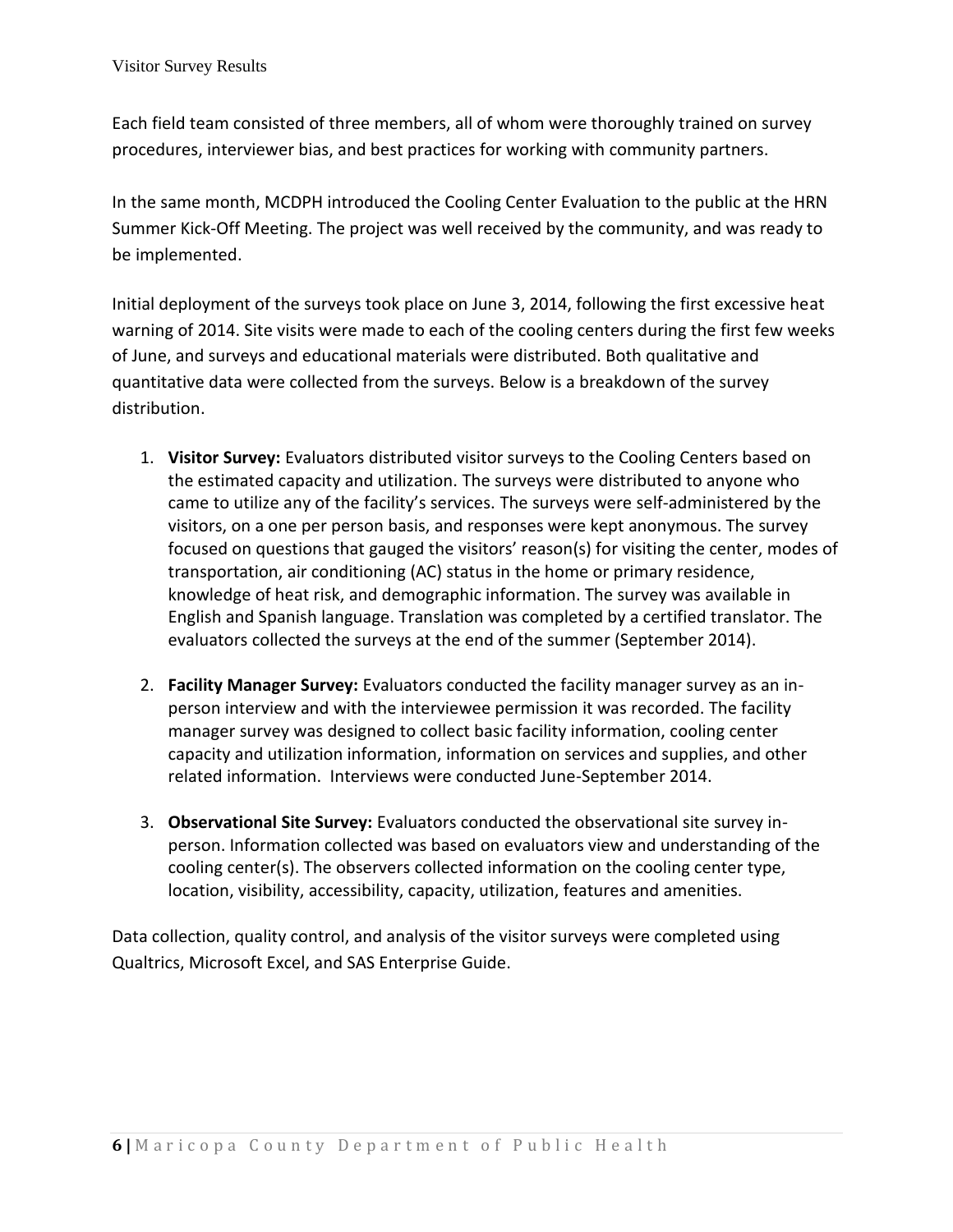| Date                     | <b>Project Timeline</b>                                                                                                                 | <b>Partners Involved</b> |
|--------------------------|-----------------------------------------------------------------------------------------------------------------------------------------|--------------------------|
| November 2013            | Project Idea Developed                                                                                                                  | <b>MCDPH</b>             |
| January-February<br>2014 | Initial Planning Phase (workgroup planning<br>meetings)                                                                                 | Evaluators/Stakeholders  |
| March 2014               | Site Observational Site Survey, Visitor Survey, and<br><b>Facility Manager Survey developed</b>                                         | Evaluators               |
| April 2014               | Institutional Review Board (IRB) exemption<br>submitted                                                                                 | Evaluators               |
| May 2014                 | Survey pilot tested, field teams established, field<br>team training completed Project introduced at the<br><b>HRN Kick-Off Meeting</b> | Evaluators               |
| June-August 2014         | Data collection and data entry                                                                                                          | Evaluators/Stakeholders  |
| September-               | Data entry continued, preliminary data quality                                                                                          | Evaluators               |
| December 2014            | control and analysis                                                                                                                    |                          |
| January-August<br>2015   | Finalize report, disseminate results to<br><b>Stakeholders</b>                                                                          | Evaluators               |

**Table 1. Timeline of Cooling Center Evaluation Events, Maricopa County 2014**

## **Visitor Surveys Results**

<span id="page-6-0"></span>This report focuses on the results from the visitor survey only. The goal of the visitor survey was to gain a better understanding of the role that the HRN plays in supporting at-risk individuals who visit the cooling centers. Questions in the visitor survey were designed to gain information about visitor demographics, utilization patterns (time day, length of stay, number of visits), airconditioning status, and health risk factors.

<span id="page-6-1"></span>There were a total of 685 visitor surveys collected from 35 of the 56 (63%) cooling centers during the summer of 2014. There were various reasons as to why some of the sites did not collect visitors' surveys, including lack of visitors, lack of staff to administer the surveys, and lack of interest in participating in the survey. Of the 685 surveys, 27 of the visitors indicated that they had filled out the survey before. Those 27 duplicate surveys have been excluded from the final results, for a total of 658 visitor surveys.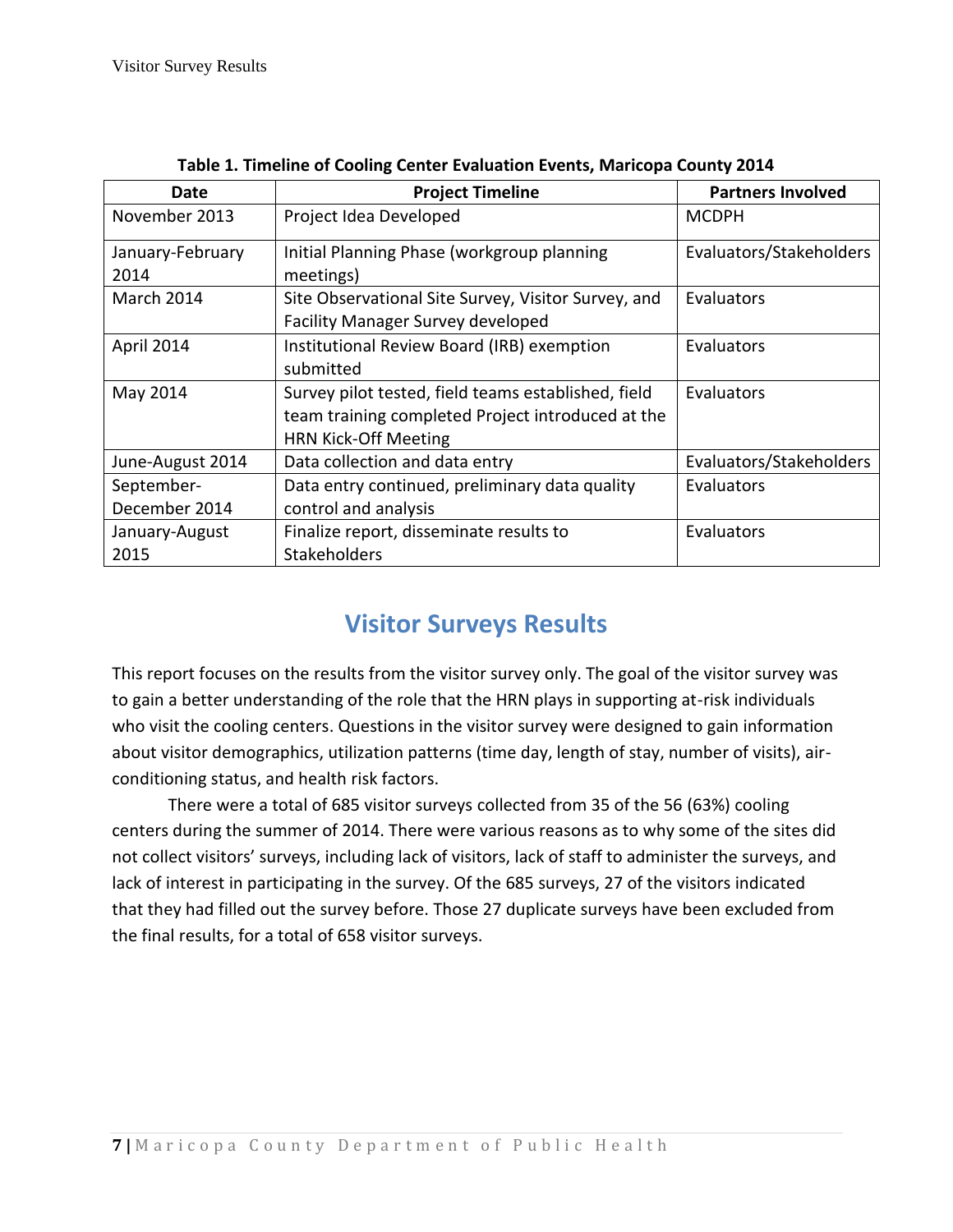### **Demographics**

**Graph 1. Number of Cooling Center Visitors by Gender (n=606)\*, Maricopa County, 2014**



<sup>\*</sup>Excludes 52 visitors who did not respond

Based on the study results a majority of the visitors were female 59%, with males representing only 40%. A small minority of people identified as neither male nor female 1%.





\*Excludes 67 visitors who did not respond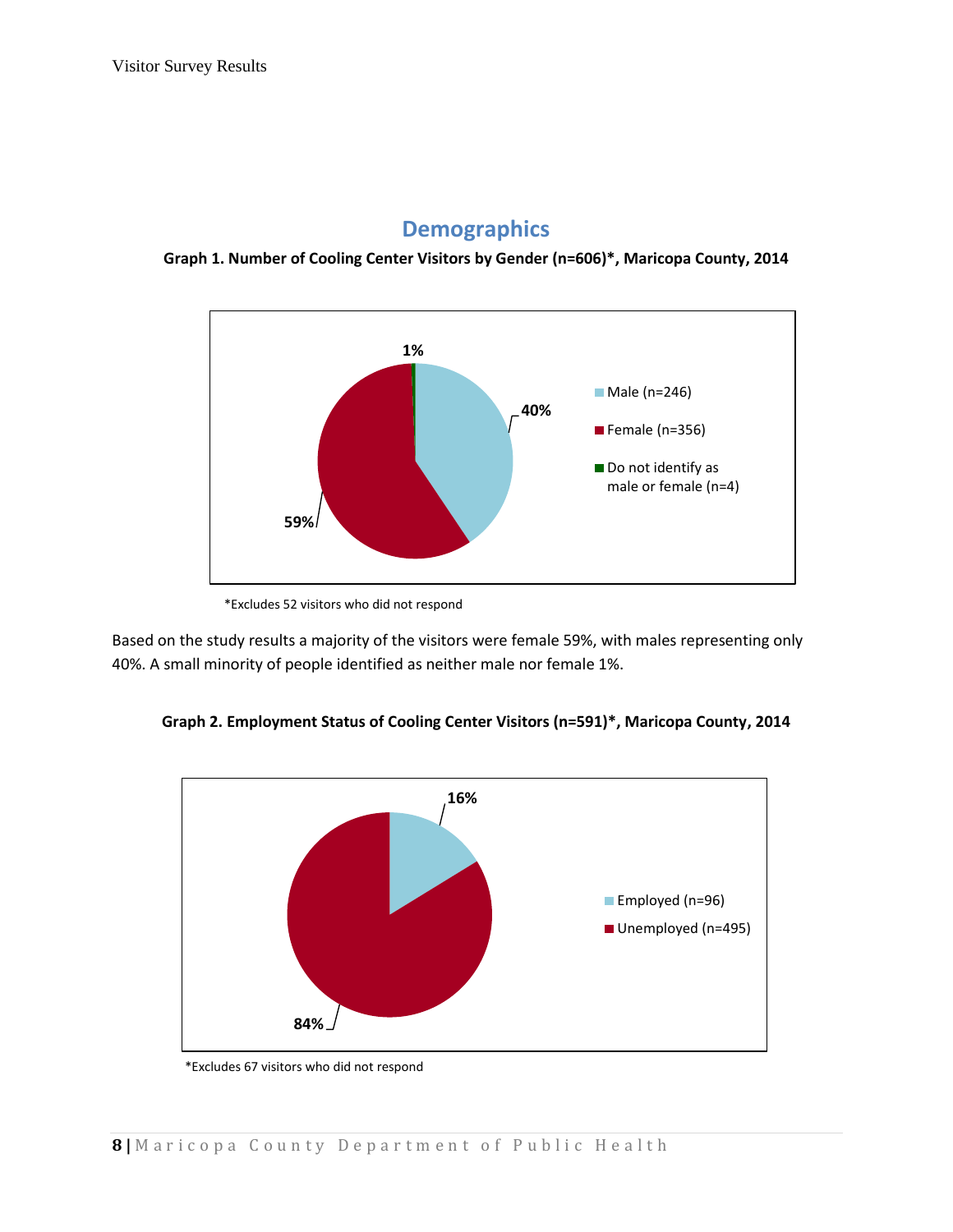The majority of the individuals visiting the Cooling Centers were unemployed (84%). There were no significant gender differences in employment status.



**Graph 3. Number of Cooling Center Visitors by Age Group (n=611)\*, Maricopa County, 2014**

The majority of the Cooling Center visitors were between the ages of 18-44 (40%), followed by visitors between the ages 45-64 (32%), and then visitors 65 and above (23%). A small percentage of visitors were between the ages of 0-17 (5%).



**Graph 4. Rate of Cooling Center Visitors by Age Group, Maricopa County, 2014\***

\*Twenty-nine visitors without age information were excluded

<sup>\*</sup>Excludes 47 visitors who did not respond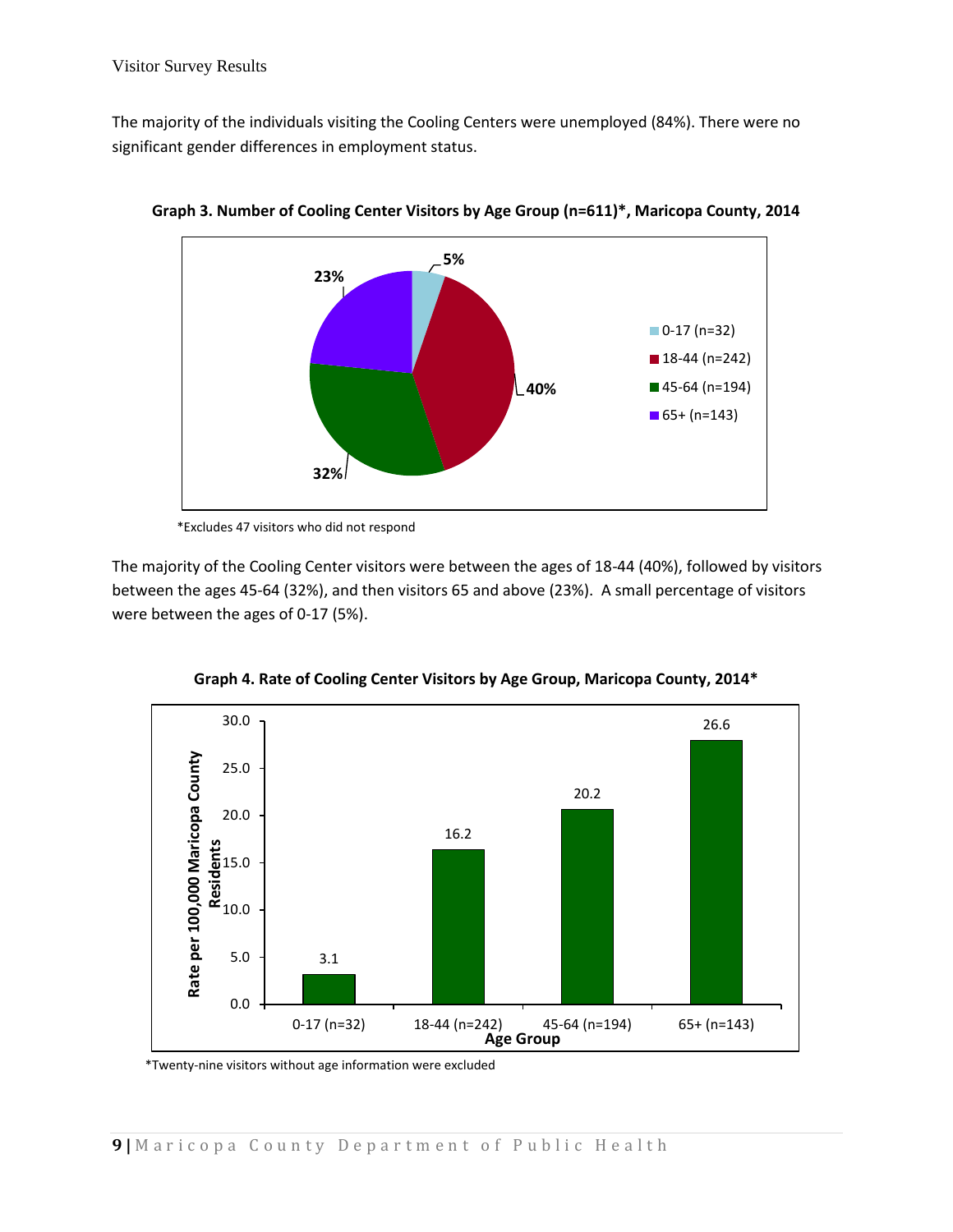While the highest numbers of cooling center visitors were between 18 and 44 years old, the rate of visitors per 100,000 population was highest among adults 65 and older. Rates were calculated using the 2013 population census data for Maricopa County.





\*Excludes 55 visitors who did not respond

The highest percentage of cooling center visitors identified as White (39%), followed by Hispanic (32%).



**Graph 6. Rate of Cooling Center Visitors by Race, Maricopa County, 2014**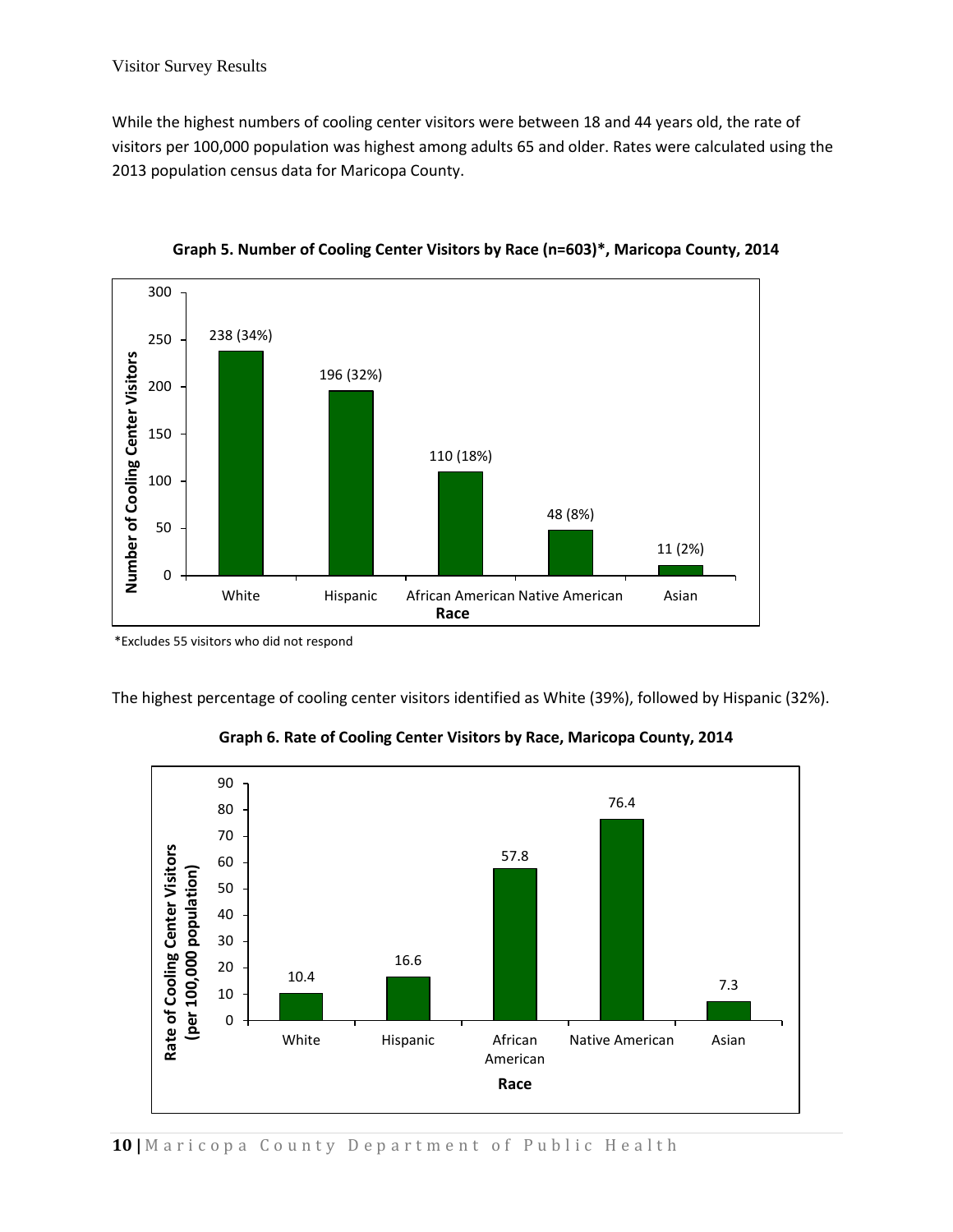While the highest numbers of cooling center visitors were White, the rate per 100,000 population of cooling center visitors was highest amongst Native Americans, followed by African Americans. Rates were calculated using the 2013 population census data for Maricopa County. The population denominators were estimated using the 2013 population projections obtained from the Office of Employment and Population Statistics within the Arizona Department of Administration.





\*Excludes 87 visitors who did not respond or had an unknown response

<span id="page-10-0"></span>A majority of the cooling center visitors identified their primary language as English (82%). See Appendix [Table 2](#page-22-0) for a full list of languages. Note: surveys were available in both English and Spanish at facilities where managers reported that both languages were spoken by visitors.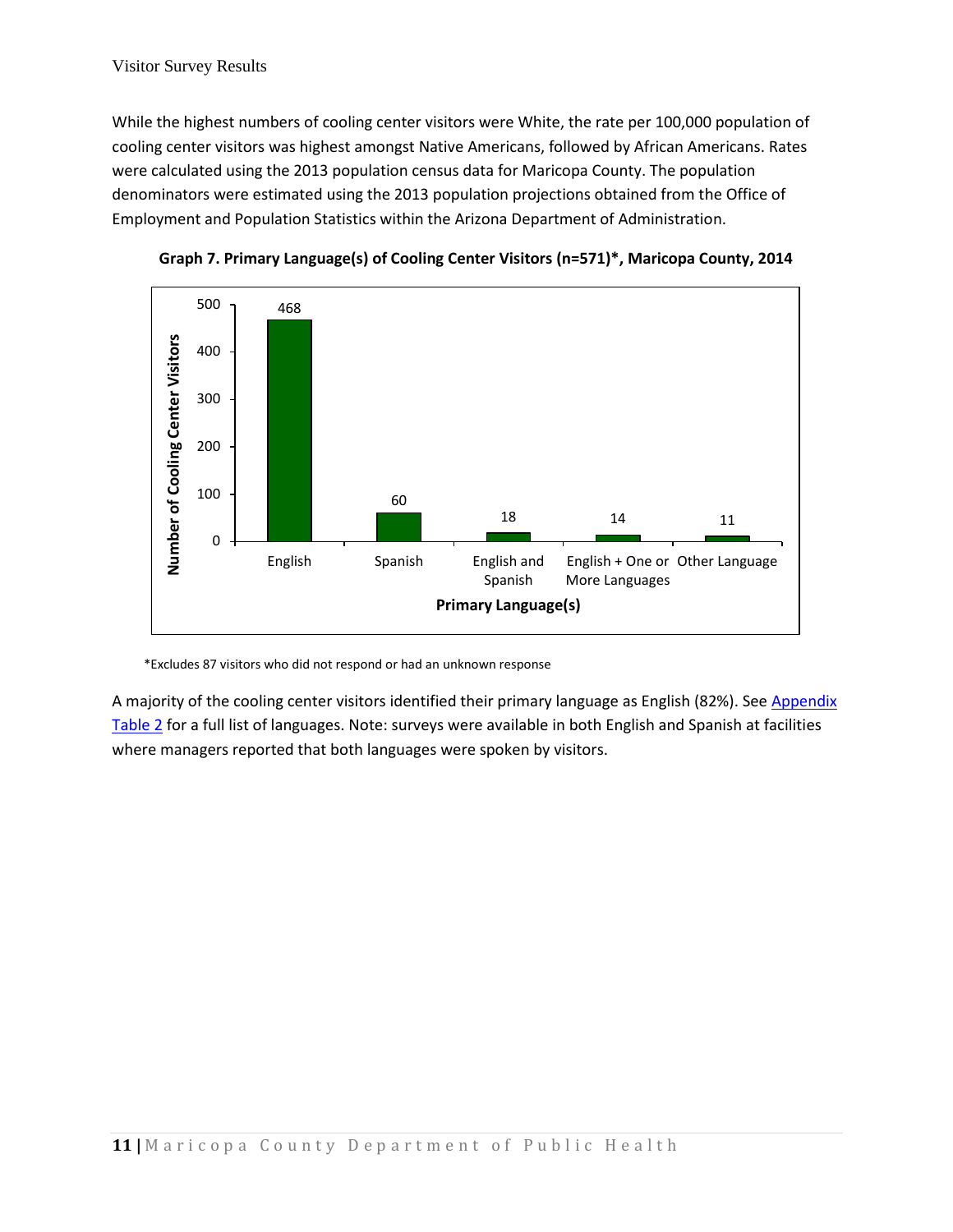### **Household Information**





\*Excludes 76 visitors who did not respond

Based on the visitor results 67% of cooling center visitors have a permanent residence. This indicates that 1/3 of the cooling center visitors do not have a permanent residence.





\*Excludes 11 visitors who reported having a permanent residence but did not respond or had conflicting responses about AC

Based on the results, 89% of cooling center visitors who indicated they had a permanent residence stated that they had air conditioning in their residence.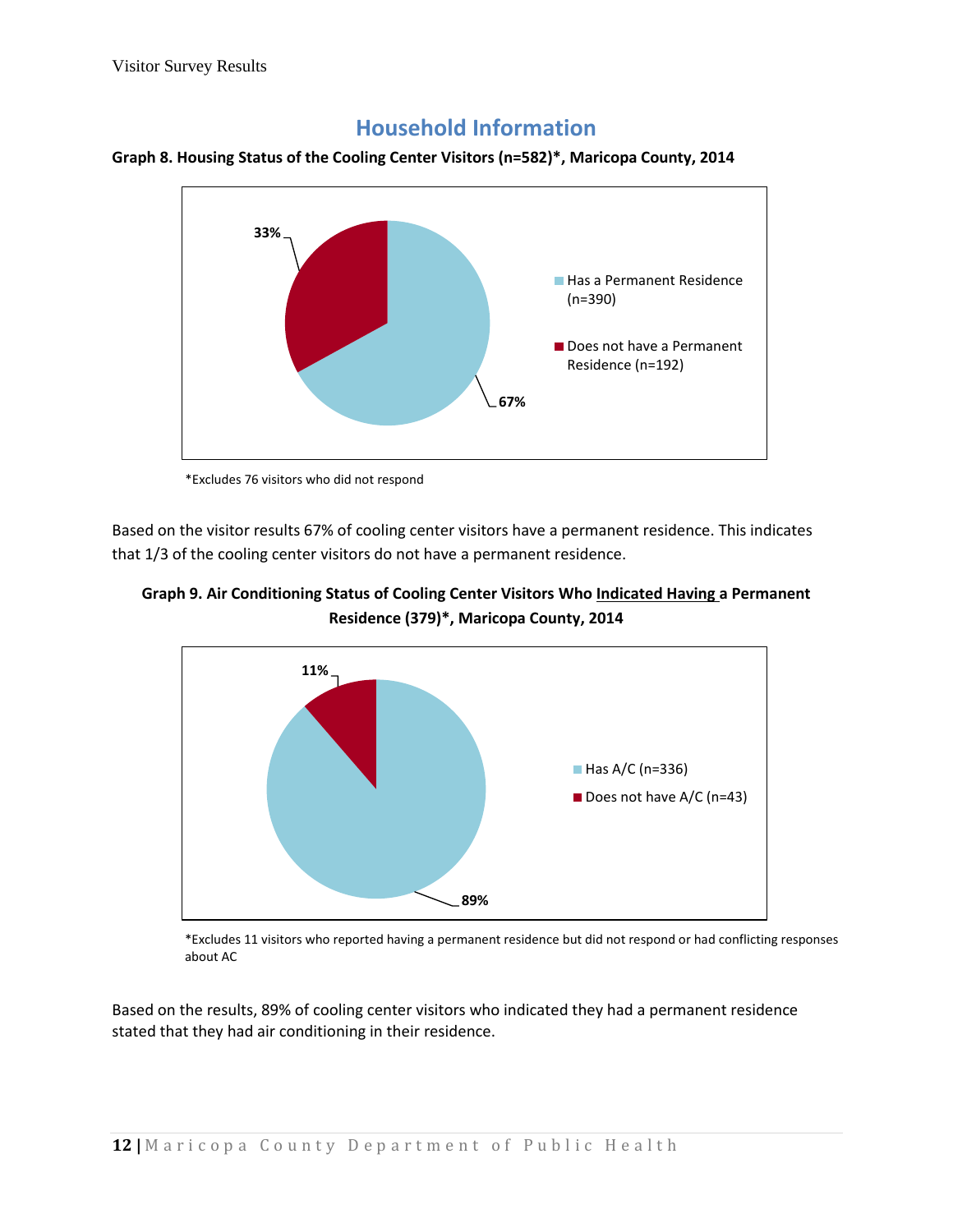



\*Excludes 56 visitors who did not respond or who had conflicting responses

Based on the results, 64% of cooling center visitors who indicated they did not have a permanent residence stated that they had air conditioning.





\*Excludes 102 visitors who did not respond

Next, visitors were asked whether or not they were able to use their air conditioner in their residence. Almost 3/4 of visitors (73%) said they were able to use their air conditioner. Sixteen percent (86) indicated that they could not use their air conditioner due to costs. See [Appendix Table 3](#page-22-1) for a list of other reasons why visitors are unable to use their air conditioner.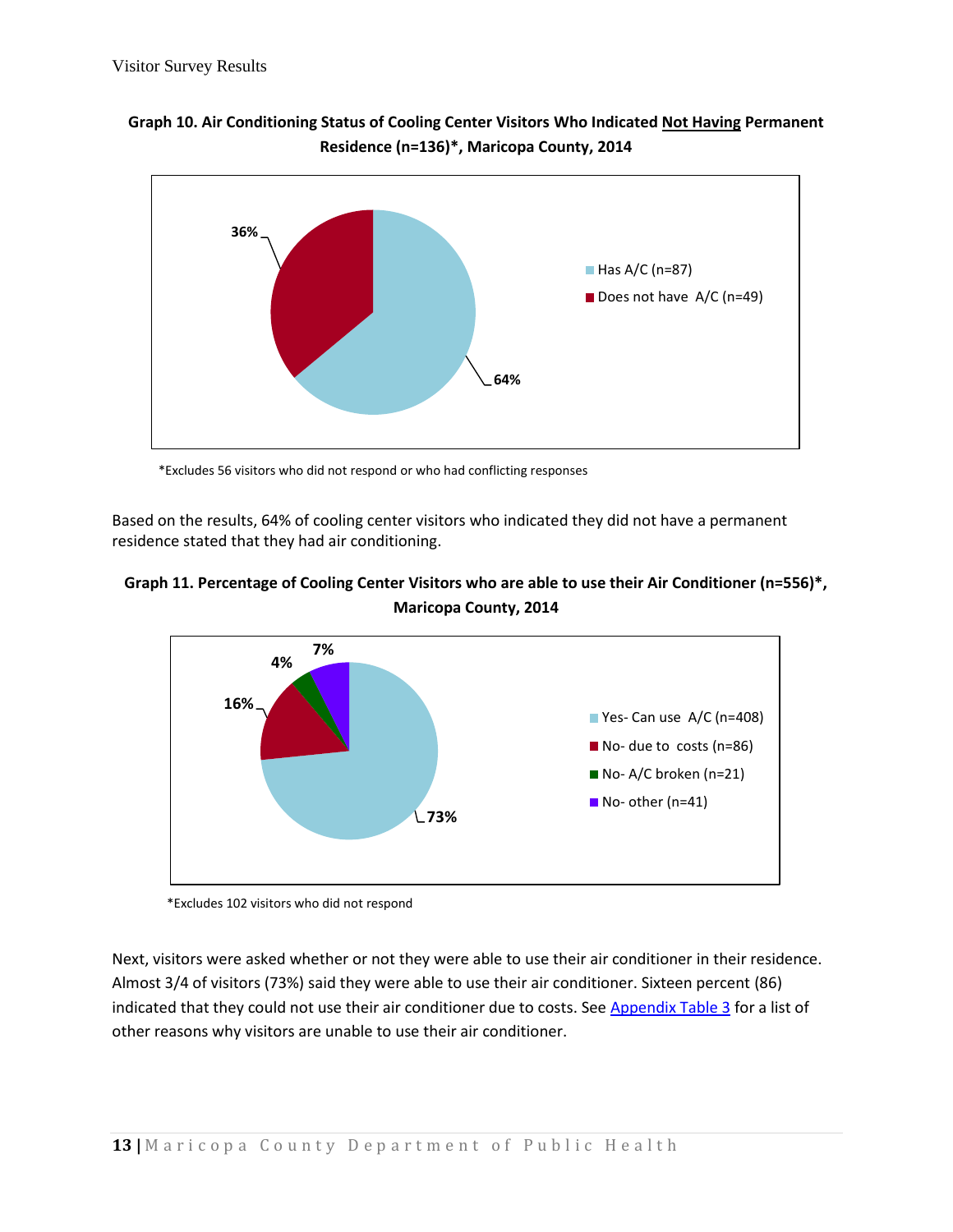



\*Excludes 114 visitors who did not respond

Visitors were asked whether or not they have ever used a utility assistance program. Based on the results, 65% of cooling center visitors indicated that they have never used a utility assistance program before, while 25% of visitors indicated they have used a utility assistance program before. Thirty-three percent of individuals who stated not using air conditioning due to cost (see graph 11) have used a utility assistance program.

### <span id="page-13-0"></span>**Vulnerability Factors**

**Graph 13. Percentage of Visitors who feel their Health is at Risk due to High Summer Temperatures (n=558)\*, Maricopa County, 2014**



<sup>\*</sup>Excludes 100 visitors who did not respond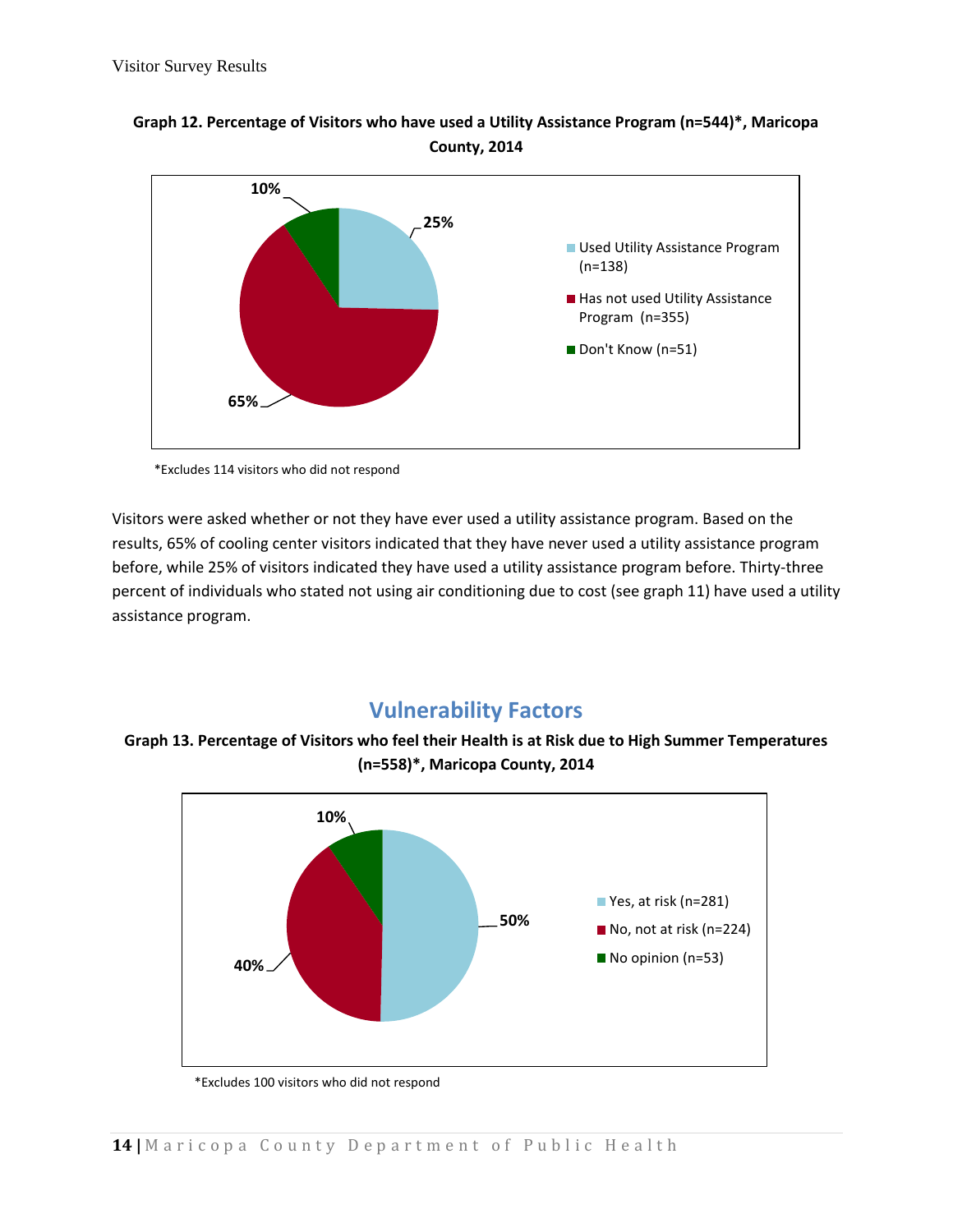As part of the visitor survey, participants were asked whether they felt their health was at risk due to high summer temperatures. Only 50% of visitors indicated they felt their health is at risk due to high summer temperatures





\*Excludes 79 visitors who did not respond or had an unknown response

Based on the visitor survey, 41% of cooling center visitors stated that they had a chronic medical condition. Chronic medical conditions can put individuals at higher risk for heat related illness or death. The most common chronic medical conditions reported were diabetes (17%), back pain /leg and arm injuries/pain (15%) and hypertension (13%). Se[e Appendix Table 4](#page-22-2) for a full list of chronic medical conditions listed by visitors.





 <sup>\*</sup>Excludes 63 visitors who did not respond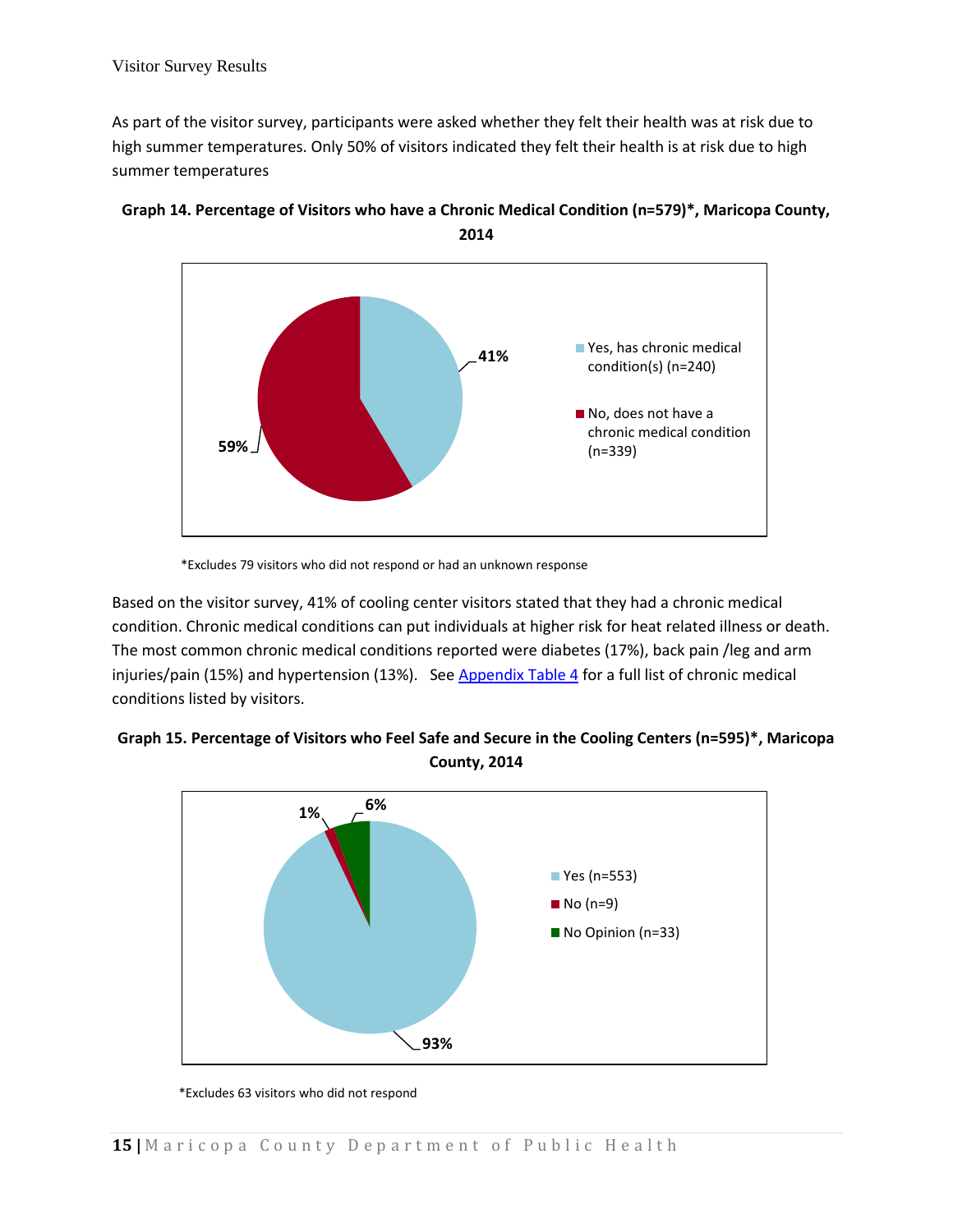Overall, the vast majority of visitors indicated that they felt safe and secure in the cooling centers.





\*Excludes 69 visitors who did not respond

Overall, 92% of visitors indicated that they felt comfortable in the cooling centers

### **Visitation Patterns**

<span id="page-15-0"></span>



\*Excludes 38 visitors who did not respond or had an unknown response

Based on the visitor survey, about two-thirds of the visitors (64%) had previously visited a cooling center.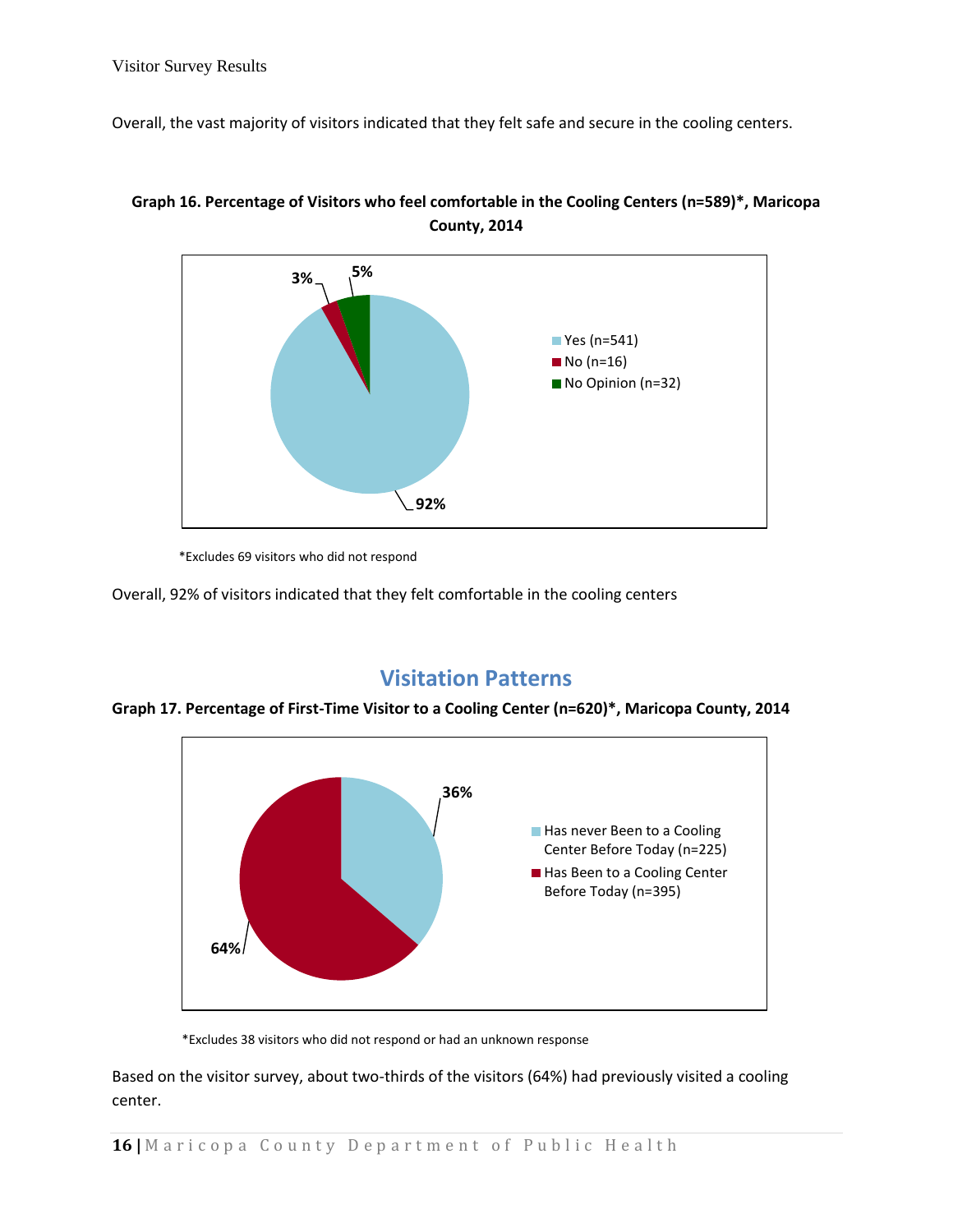#### **Graph 18. Average Number of Visits to a Cooling Center during a Typical Summer (n=395)\*, Maricopa County, 2014**



The majority of cooling center visitors (67%) had frequented the cooling centers three or more times.



**Graph 19. Average Amount of Time Spent in a Cooling Center (n=499)\*, Maricopa County, 2014**

\*Excludes 159 visitors who did not respond or had an unknown response

On average, 60% of visitors spend more than one hour in a cooling center during their visit(s).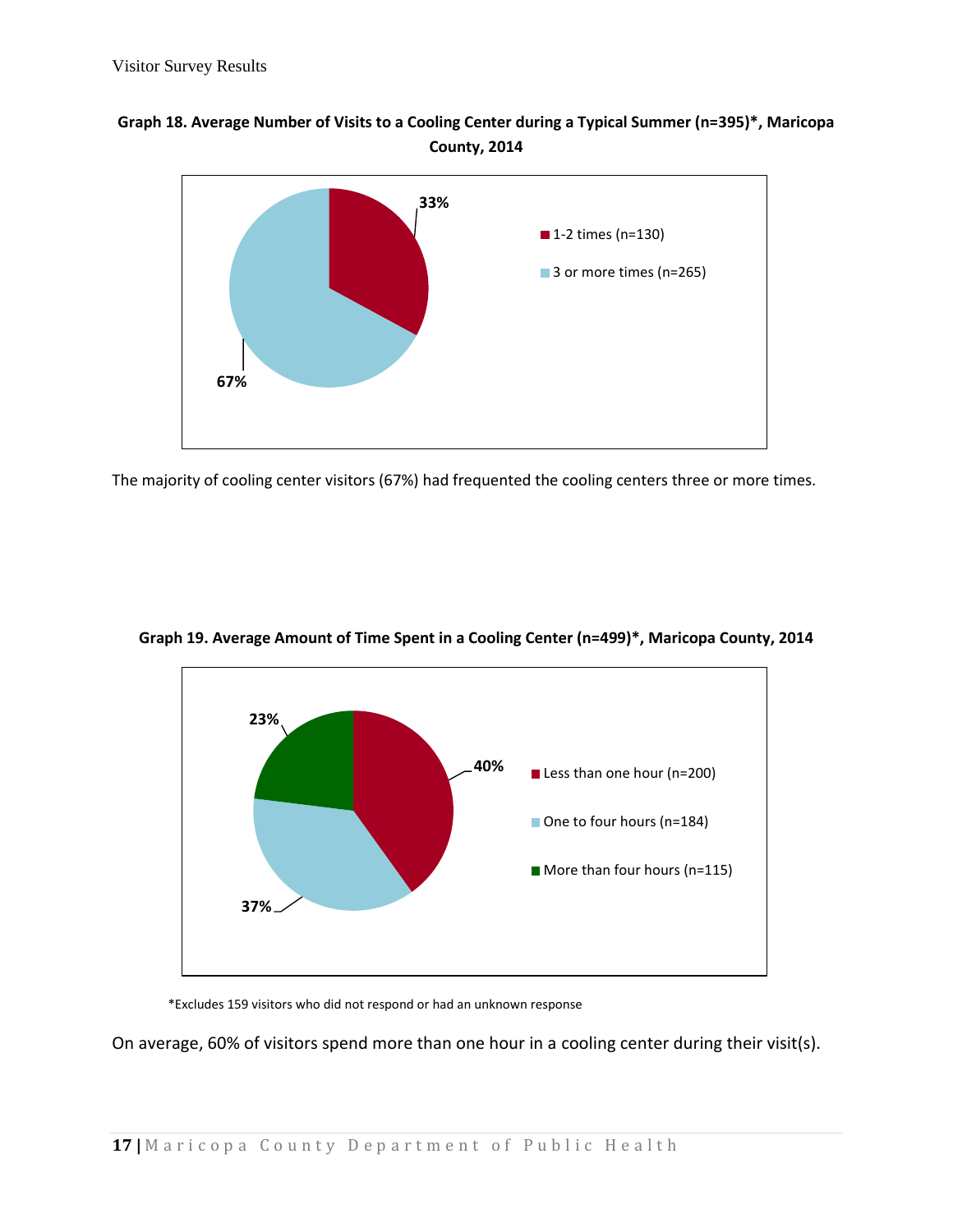

**Graph 19**. **Reason for Visit to Cooling Center (n=644)\*, Maricopa County, 2014**

 \*Excludes 14 visitors who did not respond or had an unknown response; \*\*Center services include: food, water, recreation, shelter & utility assistance

Twenty-two percent of cooling center visitors indicated they visited the center to get out of the heat. Seventy-eight percent visited the cooling center for other reasons such as food and water (43%), utility/rent assistance (6.7%) and shelter (6.4%). See A[ppendix](#page-23-0) Table 5 .



**Graph 20. Means of Travel to Cooling Center (n=633), Maricopa County, 2014**

\* Survey respondents were able to choose more than one option; percentages add to more than 100%.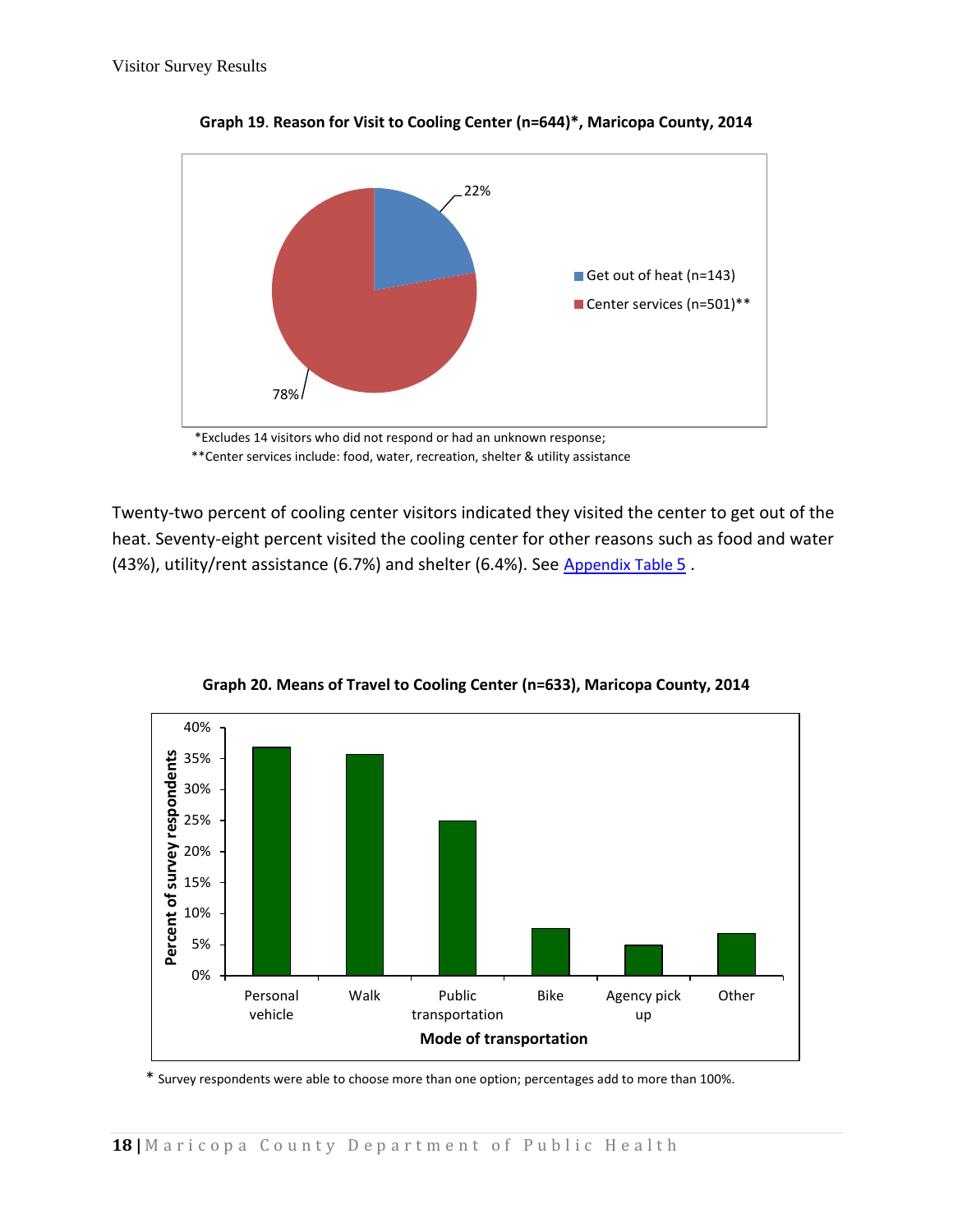Visitors had a multitude of means of travel to a cooling center, with the majority of visitors taking their personal vehicle (37%) or walking (36%). See [Appendix Table 6](#page-23-1) for other of methods of travel.



#### **Graph 21. Methods used by Cooling Center Visitors to find out about Excessive Heat Warnings (n=628)\*, Maricopa County, 2014**

Visitors used several methods to find out about excessive heat warnings in Maricopa County. The majority of the visitors found out about excessive heat warnings through television (61%), followed by word of mouth (22%). Fifteen-percent of visitors did not know when there is an excessive heat warning. Other methods that were mentioned included cell phone alerts and by feeling the heat while walking outside.



#### **Graph 22. How Visitors found Cooling Centers (n=612), Maricopa County, 2014**

<sup>\*</sup> Survey respondents were able to choose more than one option; therefore, percentages add to more than 100%.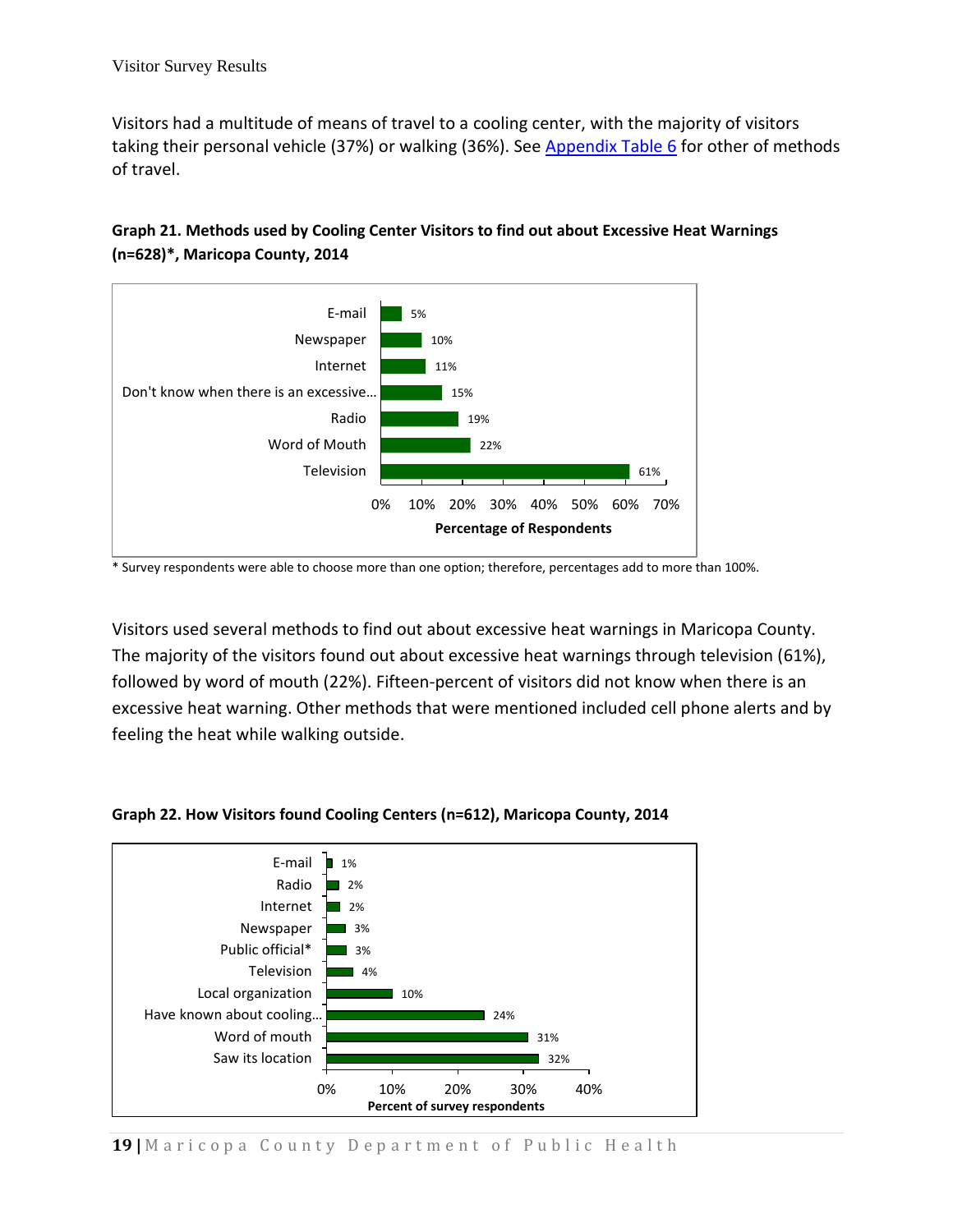\* Survey respondents were able to choose more than one option; therefore, percentages add to more than 100%.

A majority of visitors found out about the cooling centers because they saw its sign(32%), followed closely by those who found out through word of mouth (31%). See Appendix Table 7 for other methods visitors mentioned for finding the cooling centers.

### **Limitations**

<span id="page-19-0"></span>While the visitor surveys provided valuable information regarding cooling center utilization patterns and visitor demographics, this study methodology had some limitations. Both the evaluators and the cooling center staff lacked the time and funds to individually administer the visitor surveys. This limited the ability to ensure every visitor completed a survey, monitor total number of visitors, and to ensure the representativeness of the study sample compared to all visitors. The other limitation worth to mention is that we could only get information from those who visited the cooling center. There were no mechanisms to survey other vulnerable populations to find out if they were aware of the cooling centers existence.

Additionally, since the visitor surveys were self-administered, there could have been issues in interpreting some of the questions. Although the surveys were designed at a  $5<sup>th</sup>$  grade reading level, there were several questions that could have been misconstrued or misread without the help of a facilitator. There were also skip patterns within the survey which were not always followed which created overlap in some of the responses. The survey was available in both English and Spanish, but 11 respondents indicated that their primary language was something other than English or Spanish, which suggests that we might have missed additional visitors who did not feel comfortable enough with their English language abilities to fill out the survey.

Finally, visibility of the visitor surveys was also a limitation. Some of the cooling centers provided a specific location to make the surveys visible to visitors, while other cooling centers personally handed out the visitor surveys. Some cooling centers did not have the space or resources to display the surveys at all. This limitation was evident from the amount of surveys received from each site. Some sites collected multiple surveys, while other sites collected zero surveys.

### **Conclusions and Recommendations**

<span id="page-19-1"></span>The cooling centers play a crucial role in preventing heat related mortality and morbidity. Results from the visitor surveys show that cooling centers have played an integral role in keeping Maricopa County residents and visitors safe from extreme heat for several years. Highlights of the analysis include: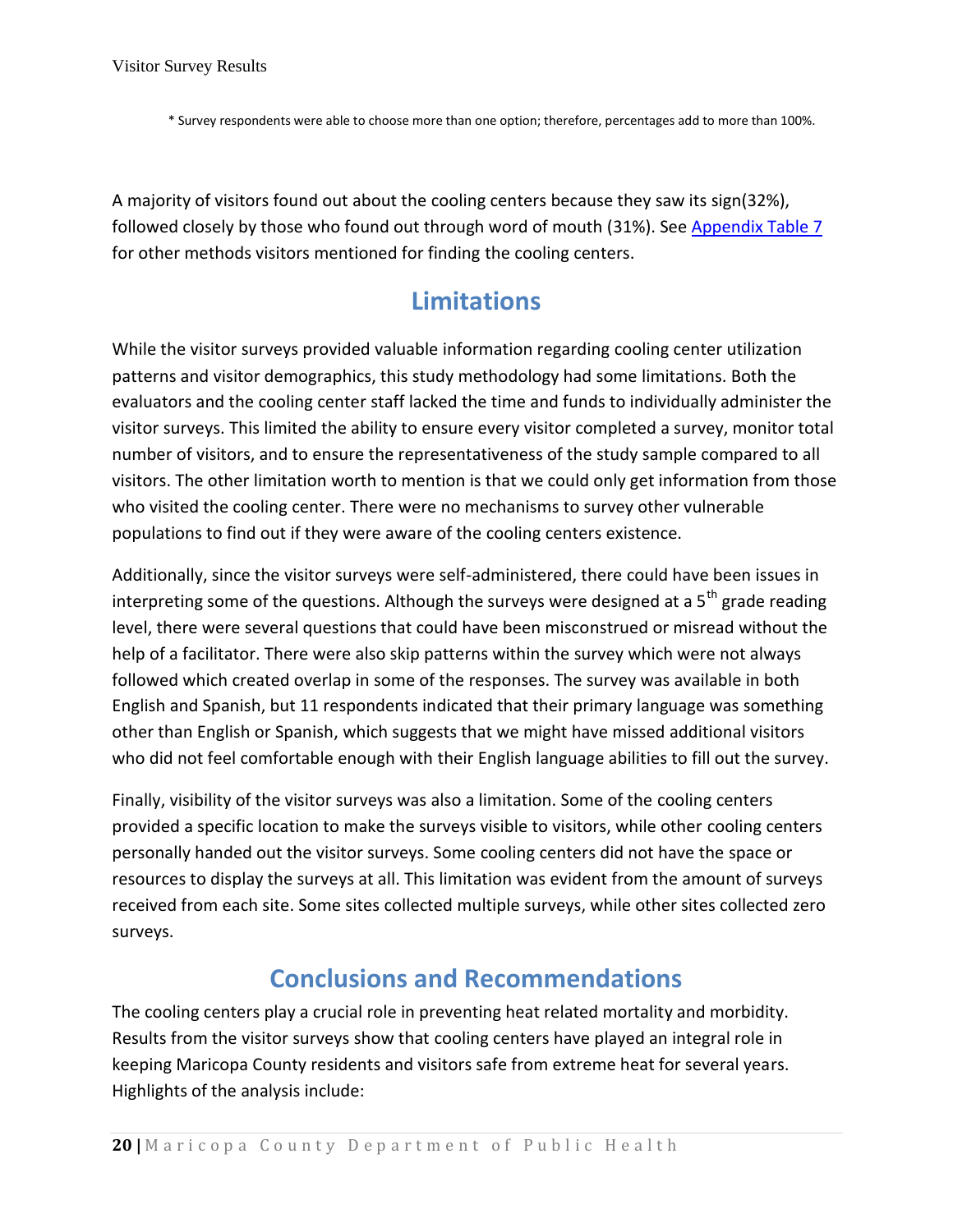- The Phoenix Heat Relief Network cooling centers provide opportunities for relief from the heat for many Maricopa County residents. Visitors express a high degree of satisfaction with HRN facilities: 93% of respondents said that they feel safe and secure in HRN facilities and 92% reported that they feel comfortable.
- There were more survey respondents who were females as opposed to males 59% vs. 40%.
- The majority of respondents (84%) reported that they were unemployed.
- The highest number of cooling center visitors who completed the survey were 18 to 44 years old. However, adults 65 years and older represented the highest rate of cooling center visitors.
- The majority of survey respondents were White or Hispanic. However, Native Americans and African Americans represented the highest rates of cooling center visitors.
- One-third of the cooling center visitors reported not having a permanent residence.
- Half of the respondents did not believe their health was at risk due to high summer temperatures and another 10% had no opinion.
- Although half of respondents did not believe their health was at risk due to high summer temperatures, 41% of visitors indicated that they had a chronic medical condition.
- Of the cooling center visitors who stated that they had air conditioning at their place of residence, 27% indicated they are rarely able or unable to use their air-conditioner due to costs and other reasons.
- About one-third of respondents indicated that they are first-time visitors to the cooling centers. The other two-thirds indicated that they are repeat visitors.

Based on the results from the cooling center visitor survey, Maricopa County Department of Public Health recommends the following:

- Almost a fourth of the cooling center visitors used public transit to get to the cooling centers (23%). This suggests that marketing and education strategies geared toward public transit users may be an opportunity to increase outreach. Some ideas include, but are not limited to:
	- $\triangleright$  MAG Maps of the Heat Relief Network posted at each of the Bus Stations along with heat fact sheets identifying risk factors and signs of heat illness
	- $\triangleright$  MAG Maps of the Heat Relief Network posted on the light rail along with heat fact sheets identifying risk factors and signs of heat illness
	- $\triangleright$  Advertisements on the electronic signs at the light rail stations identifying the nearest cooling center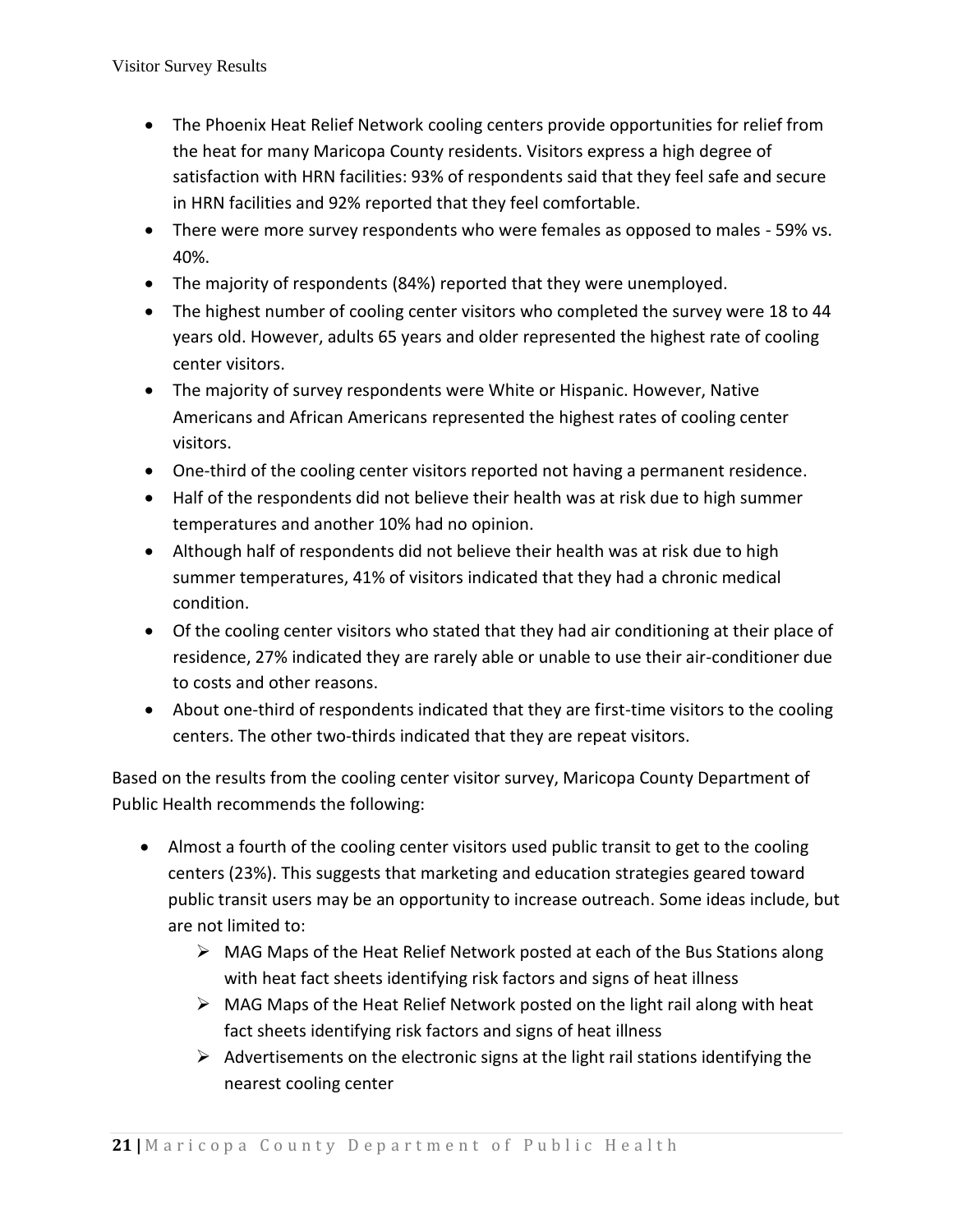Visitor Survey Results

- About one-third of cooling center visitors do not have a permanent residence suggesting another opportunity for marketing and education of cooling center services are homeless shelters, clinics and other services geared toward the homeless population.
- Increase the availability of heat related education for cooling center visitors, including the fact that chronic medical conditions put people at higher risk for heat related illness and the existence of utility assistance services available to the public. This information could be produced by the contributors to this investigation and or the HRN and shared with the cooling centers to ensure standardization and accuracy of the information.
- <span id="page-21-0"></span>• Since this survey only assesses those Maricopa County residents who are already aware of the existence of cooling centers, consider a follow-up survey among populations at risk for heat related morbidity and mortality, such as low income elderly persons and homeless individuals to determine barriers to accessing cooling centers in Maricopa County.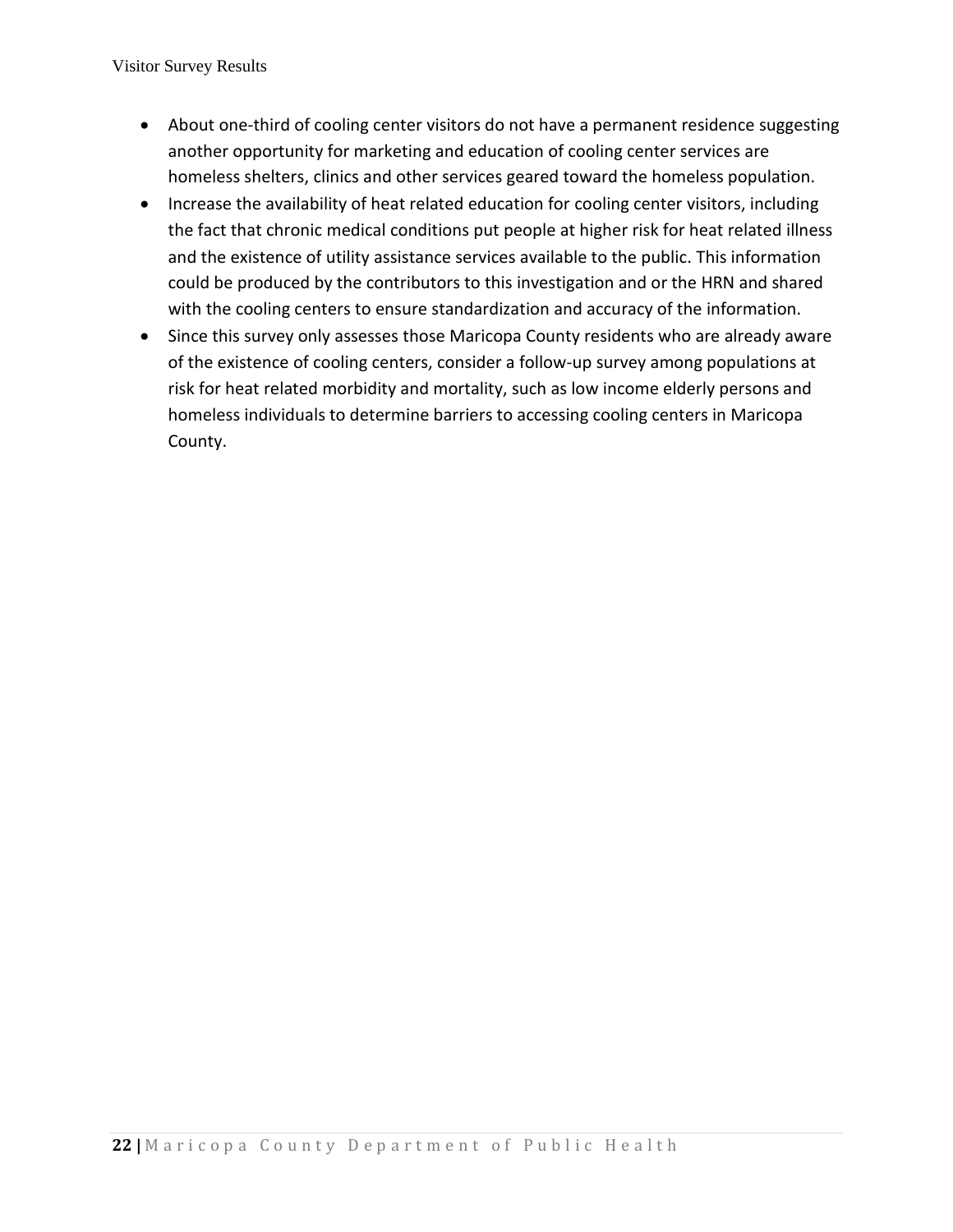## **Appendix**

#### <span id="page-22-0"></span>**Table 2. Primary Language(s) of Cooling Center Visitors, Maricopa County, 2014**

| <b>Primary Language(s) Spoken</b>                   | # of Visitors  |
|-----------------------------------------------------|----------------|
| <b>English</b>                                      | 468            |
| <b>Spanish</b>                                      | 60             |
| <b>Navajo</b>                                       | $\mathbf{1}$   |
| <b>Russian</b>                                      | 3              |
| <b>Chinese</b>                                      | $\mathbf{1}$   |
| Thai                                                | $\mathbf{1}$   |
| Twi                                                 | $\mathbf{1}$   |
| French                                              | $\overline{2}$ |
| Jamaican                                            | $\mathbf{1}$   |
| Luganda                                             | $\overline{2}$ |
| <b>English and Spanish</b>                          | 18             |
| <b>English and American Sign Language</b>           | 1              |
| <b>English and Dutch</b>                            | $\overline{1}$ |
| <b>English and Native</b>                           | 1              |
| <b>English and Tagalog</b>                          | $\mathbf{1}$   |
| <b>English and Navajo</b>                           | $\overline{c}$ |
| <b>English and Swahili</b>                          | $\mathbf{1}$   |
| <b>English and Romanian</b>                         | $\mathbf{1}$   |
| <b>English and German</b>                           | $\mathbf{1}$   |
| <b>English, Navajo, and German</b>                  | $\mathbf{1}$   |
| <b>English, Spanish, and American Sign Language</b> | $\mathbf{1}$   |
| <b>English, French, and Vietnamese</b>              | $\mathbf{1}$   |
| <b>Unknown</b>                                      | 86             |

<span id="page-22-1"></span>**Table 3: Other Reasons Visitor is Unable to Use Air Conditioner, Maricopa County 2014**

<span id="page-22-2"></span>

| Other Reasons why Visitor is Unable to Use Air Conditioner |
|------------------------------------------------------------|
| A/C broken or does not sufficiently cool residence         |
| Alternative cooling system (e.g., evaporative cooler)      |
| Can use A/C but limit use to keep rates down               |
| Can't control A/C                                          |
| Don't have A/C                                             |
| Economic reasons (i.e., too expensive)                     |
| <b>Homeless</b>                                            |
| <b>Medical reasons</b>                                     |
| No electricity                                             |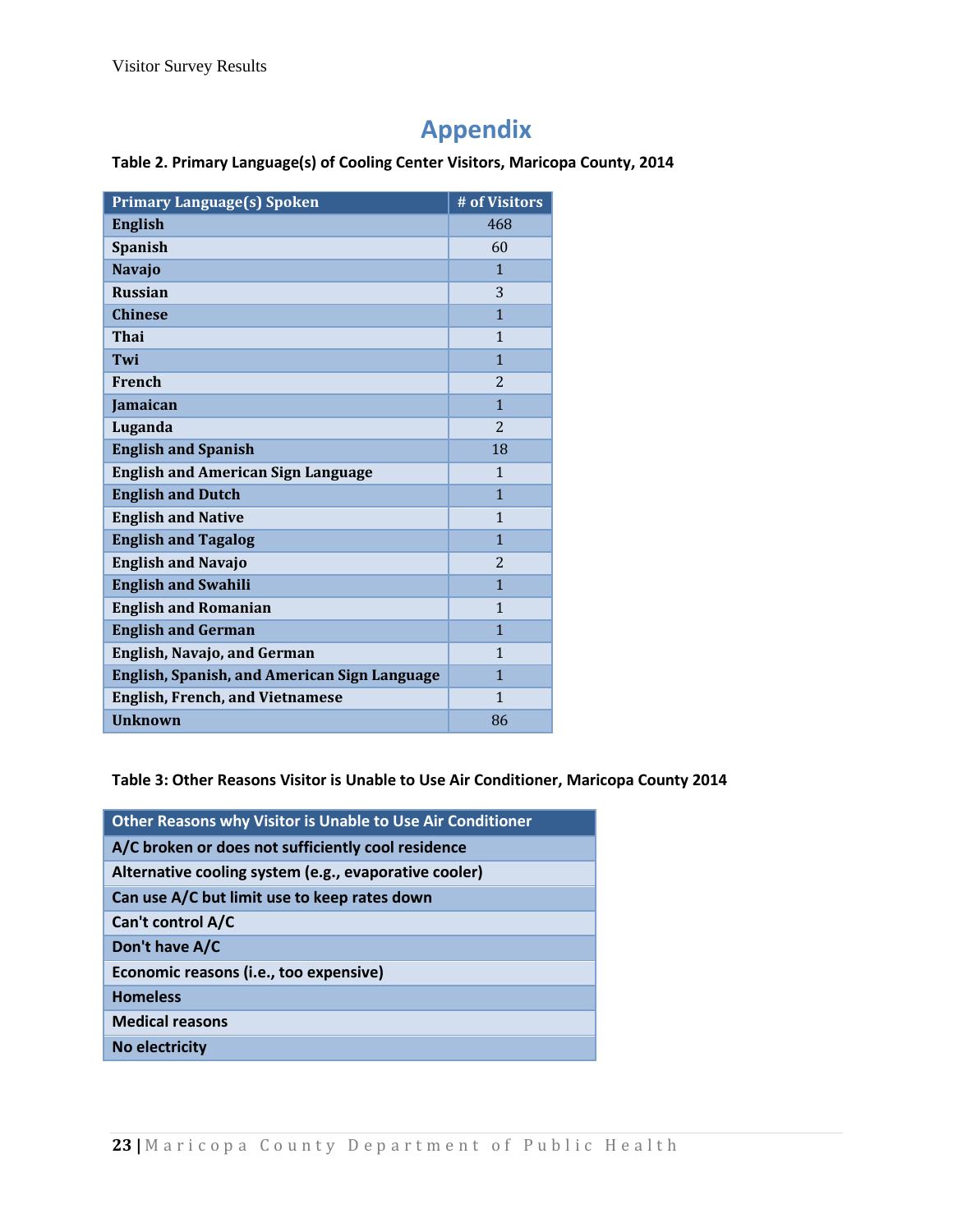| <b>Chronic medical condition</b>                                                                                                                       | Number (%) |
|--------------------------------------------------------------------------------------------------------------------------------------------------------|------------|
| <b>Chronic Obstructive Pulmonary Disease (COPD)</b>                                                                                                    | $8(4.0\%)$ |
| <b>Arthritis</b>                                                                                                                                       | 10 (5.0%)  |
| <b>Mental Health Related</b>                                                                                                                           | 11 (5.5%)  |
| <b>Asthma</b>                                                                                                                                          | 19 (9.5%)  |
| <b>Heart disease/heart failure</b>                                                                                                                     | 19 (9.5%)  |
| Hypertension                                                                                                                                           | 25 (12.6%) |
| <b>Back Pain/Leg and Arm injuries</b>                                                                                                                  | 29 (14.6%) |
| <b>Diabetes</b>                                                                                                                                        | 34 (17.1%) |
| Other (Kidney disease, seizures, Valley fever,<br>Epilepsy, Hepatitis C, Urinary Tract,<br>Gastrointestinal Diseases, anemia, Cancer,<br>Fibromyalgia) | 44 (22%)   |

#### **Table 4. List of Chronic Medical Condition(s), Maricopa County 2014**

<span id="page-23-0"></span>**Table 5. Reason(s) for Visit to Cooling Center Other than to Getting Out of Heat, Maricopa County, 2014**

| <b>Center Services (N=501)</b>                                                                                                                                    | Number (%)  |
|-------------------------------------------------------------------------------------------------------------------------------------------------------------------|-------------|
| <b>Food and Water</b>                                                                                                                                             | 217 (43.3%) |
| <b>Utility/Rent Assistance</b>                                                                                                                                    | 34 (6.7%)   |
| <b>Shelter</b>                                                                                                                                                    | 32 (6.4%)   |
| <b>Social Activities</b>                                                                                                                                          | 22 (4.4%)   |
| Other Specified Center Services (Assistance with job applications,<br>taxes, WIC, meeting with case worker, taking classes, using<br>restrooms, and using phones) | 81 (16.2%)  |
| <b>Other Non-Specified Center Services</b>                                                                                                                        | 115 (23.0%) |

#### <span id="page-23-1"></span>**Table 6. Other Methods of Travel to Cooling Center, Maricopa County, 2014**

| <b>Other Method of Travel to Cooling Center</b> |
|-------------------------------------------------|
| Cab                                             |
| <b>Circulator bus</b>                           |
| House vehicle                                   |
| <b>Group home vehicle</b>                       |
| <b>Jog</b>                                      |
| <b>Ride from family/friends</b>                 |
| <b>Senior Shuttle Program</b>                   |
| Wheelchair                                      |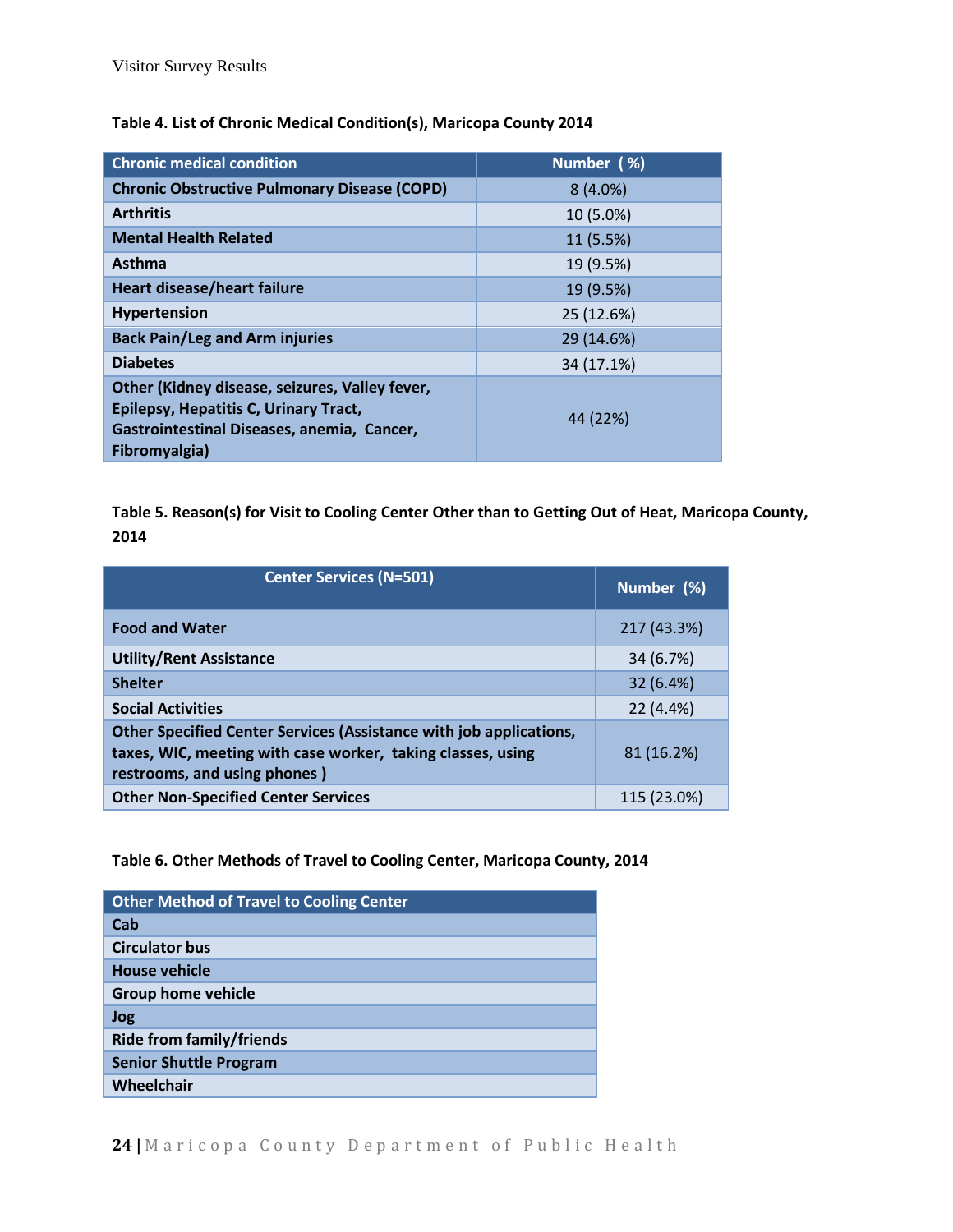| <b>Other Methods Visitors Used to find Cooling Centers</b>                                         | N umber of Visitors (%) |
|----------------------------------------------------------------------------------------------------|-------------------------|
| Learned about while receiving other services                                                       | 38 (40.0%)              |
| No prior knowledge, accidentally found out about cooling center while<br>trying to get heat relief | 25 (26.5%)              |
| Referred by family members/friend                                                                  | 14 (14.8%)              |
| Referred by family service agency                                                                  | 14 (14.8%)              |
| 211 (Community Information and Referral services)                                                  | 3(3.2%)                 |

#### **Table 7. Methods used by the visitors to find the Cooling Centers, Maricopa County 2014\***

\*Excluded 7 responses with conflicting information

#### **Cooling Center Evaluation - Visitor Survey**

Dear Cooling Center Visitor, We would like your help in improving public services during our hot summers. One step to this is looking at how cooling centers are being used. We hope to gather some basic information about those visiting the centers and their use of them. Your decision to complete the survey is voluntary. If you do not feel comfortable answering any question, please skip it. We do not need your name on this form and this information will not be shared with anyone. You can rip off this page and keep it with you if you wish to contact us.

The survey should take 10 minutes to complete. When you are done, please fold the survey in half. You can return the form to the box located next to the blank surveys. Please do no complete the survey more than once. If you have taken the survey at any other point this summer, we kindly ask you do not participate again.

If you have any questions, please contact Darcie Bentz at 602-372-4092.

Thank you for all your help!

Maricopa County Department of Public Health, Arizona Department of Health Services, and Arizona State University

#### **Cooling Center Survey:**

Initials of Data Specialist: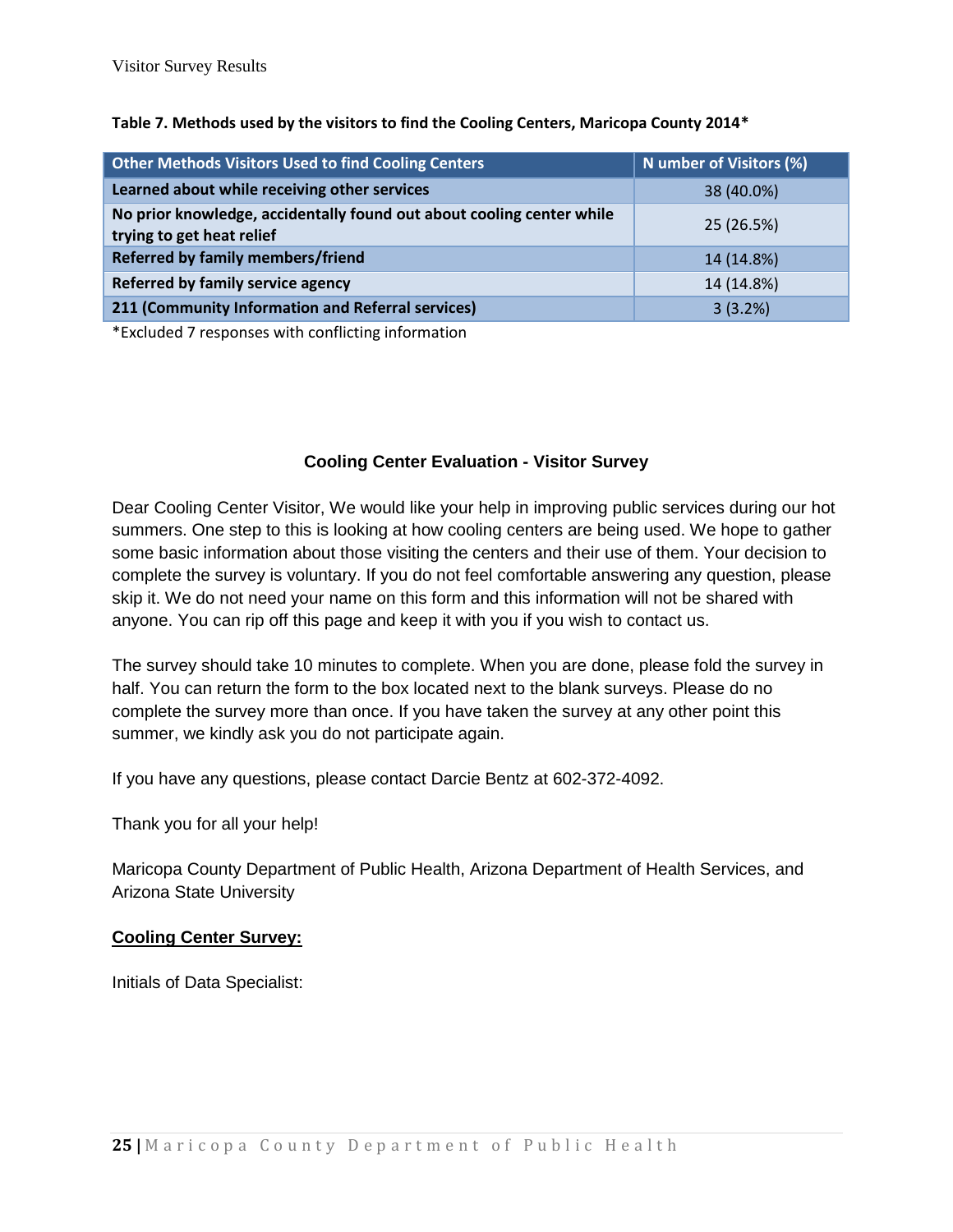Visitor Survey Results

Facility Name:

Was the survey filled out in English or Spanish?

- **Q** English
- □ Spanish

Have you filled out this survey before? (If yes, please STOP here)

- □ Yes
- $\Box$  No
- □ Not selected

Additional Comments:

Date of your visit:

Time of your visit:

Is this your first visit this summer?

- **Q** Yes
- $\Box$  No
- □ Not selected

Additional Comments:

What is the reason for your visit? (check all that apply)

- □ Food, water
- □ Shelter
- $\Box$  Get away from the heat
- $\Box$  Center services (classes, programs, etc.)
- $\Box$  Other (please explain)

Additional Comments:

How do you normally travel to this cooling center?

- **Q** Walk
- $\Box$  Bike
- $\Box$  Public Transportation (bus, light rail)
- **Q** Personal Vehicle
- $\Box$  Agency pickup (dial-a-ride, shuttle, etc.)
- $\Box$  Other (please explain)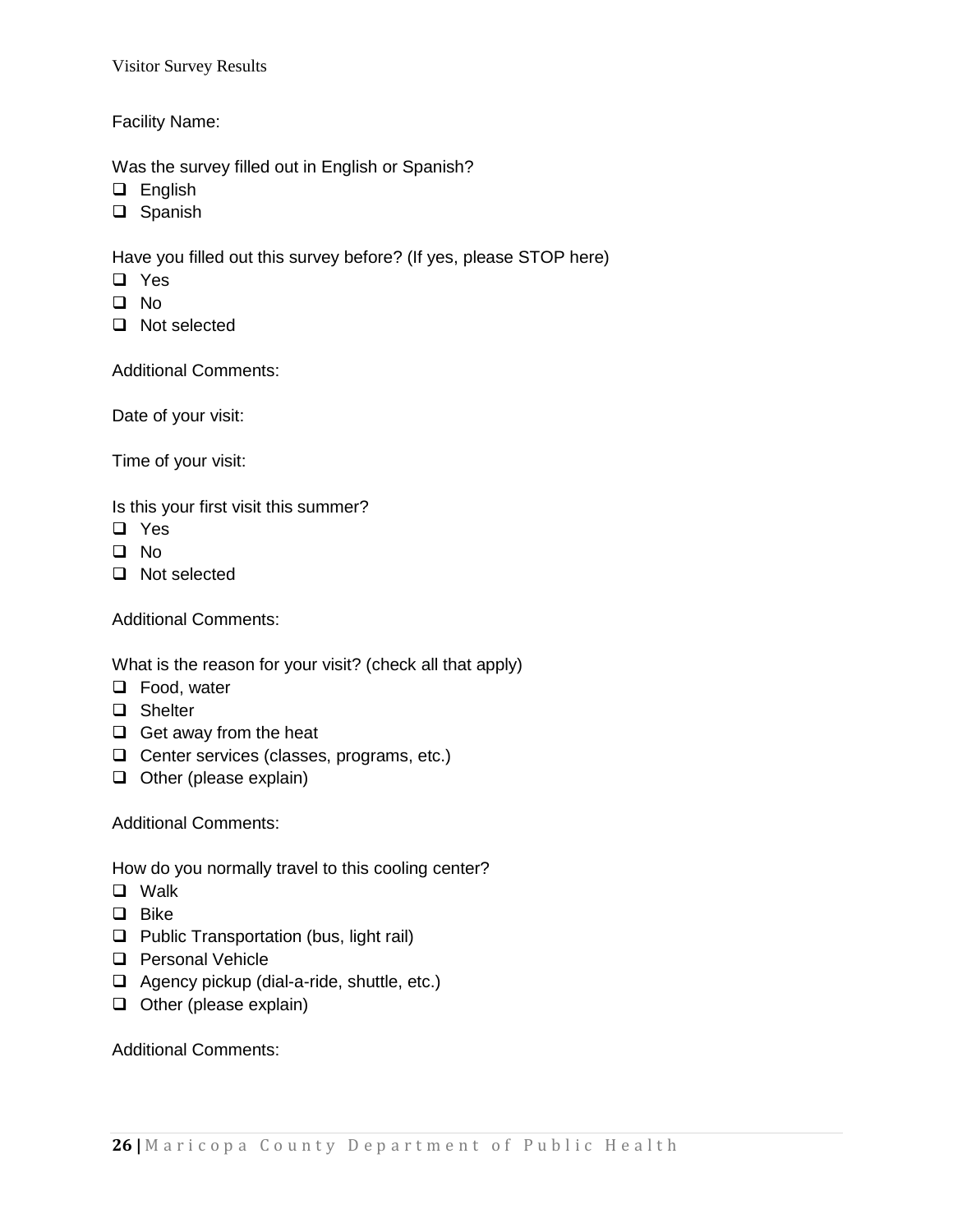Visitor Survey Results

Do you have an air conditioning unit where you live?

- **Q** Yes
- $\Box$  No
- $\Box$  I do not have a permanent residence (3)

Additional Comments:

If you do have an air conditioning unit where you live, are you able to use it?

- **Q** Yes
- $\Box$  Yes, but used rarely because it costs too much
- $\Box$  No, because it is broken
- □ No, Other (please describe)
- $\Box$  Other (please describe)

Additional Comments:

How many times do you usually visit a cooling center during a typical summer?

- $\Box$  I have never been to a cooling center before today
- **Q** Once
- $\Box$  One or two times
- $\Box$  Three or more times

Additional Comments:

Q22 Please answer this question if you have visited a cooling center before. How much time do you typically spend at the center?

- $\Box$  Less than one hour
- $\Box$  One to four hours
- $\Box$  More than four hours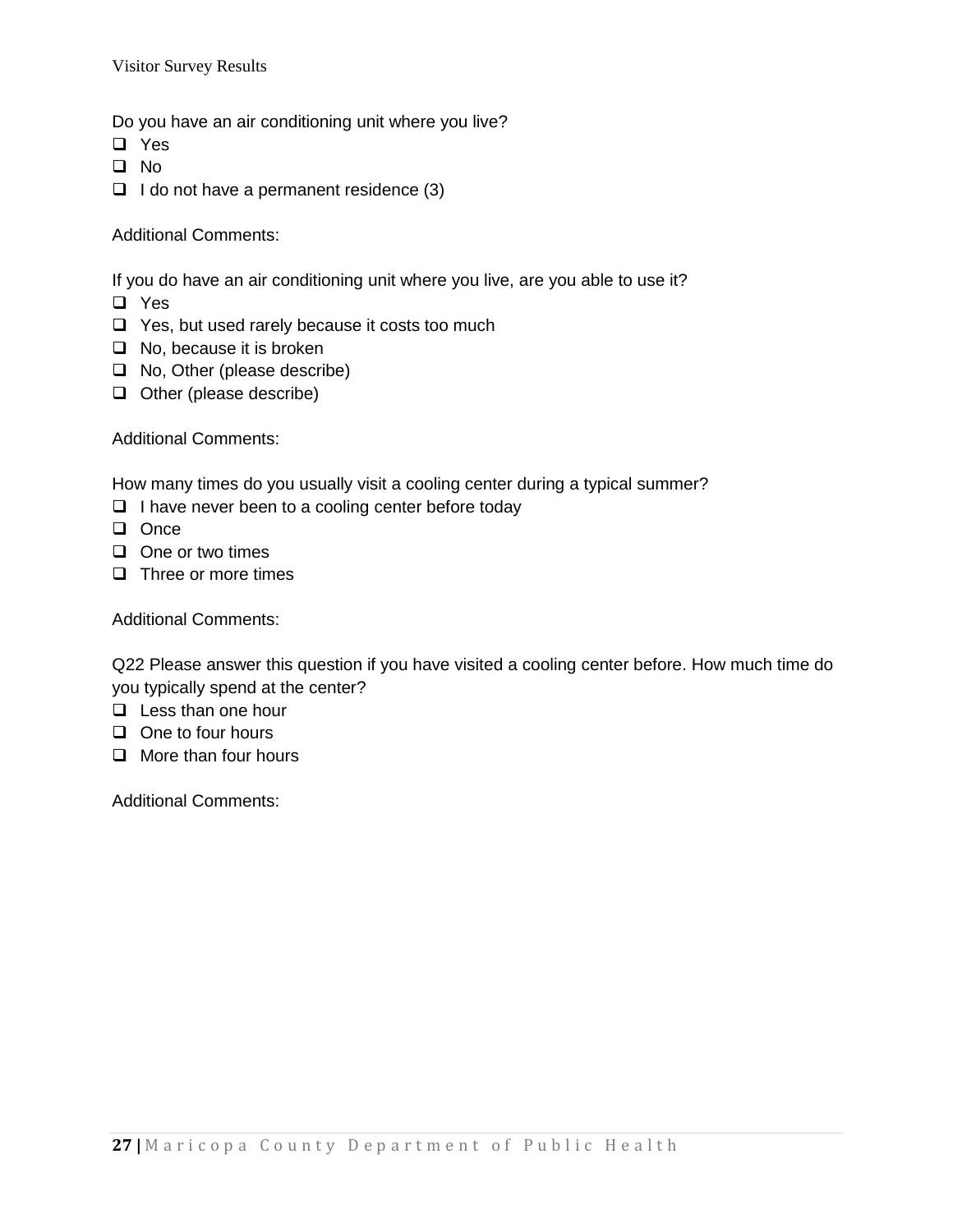Q24 How did you find out about this cooling center? (check all that apply)

- $\Box$  I saw its location
- □ I heard about it through someone I know
- $\Box$  I heard about it through a local organization (church, community center)
- $\Box$  I heard about it through a public official (medical, police, fire, EMS)
- $\Box$  Television
- □ Radio
- **Q** Newspaper
- Internet
- E-mail
- $\Box$  I have known about this cooling center for a long time
- $\Box$  Other (please describe)

Additional Comments:

How do you usually find out there is an excessive heat warning ? (check all that apply)

- **Q** Television
- □ Radio
- **Q** Newspaper
- □ Internet
- E-mail
- □ Word of mouth
- $\Box$  I usually do not know when an excessive heat warning has been issued

Additional Comments:

Do you feel safe and secure at this facility?

- □ Yes
- $\Box$  No
- □ No Opinion

Additional Comments:

Do you feel comfortable at this facility?

- **Q** Yes
- No
- **No Opinion**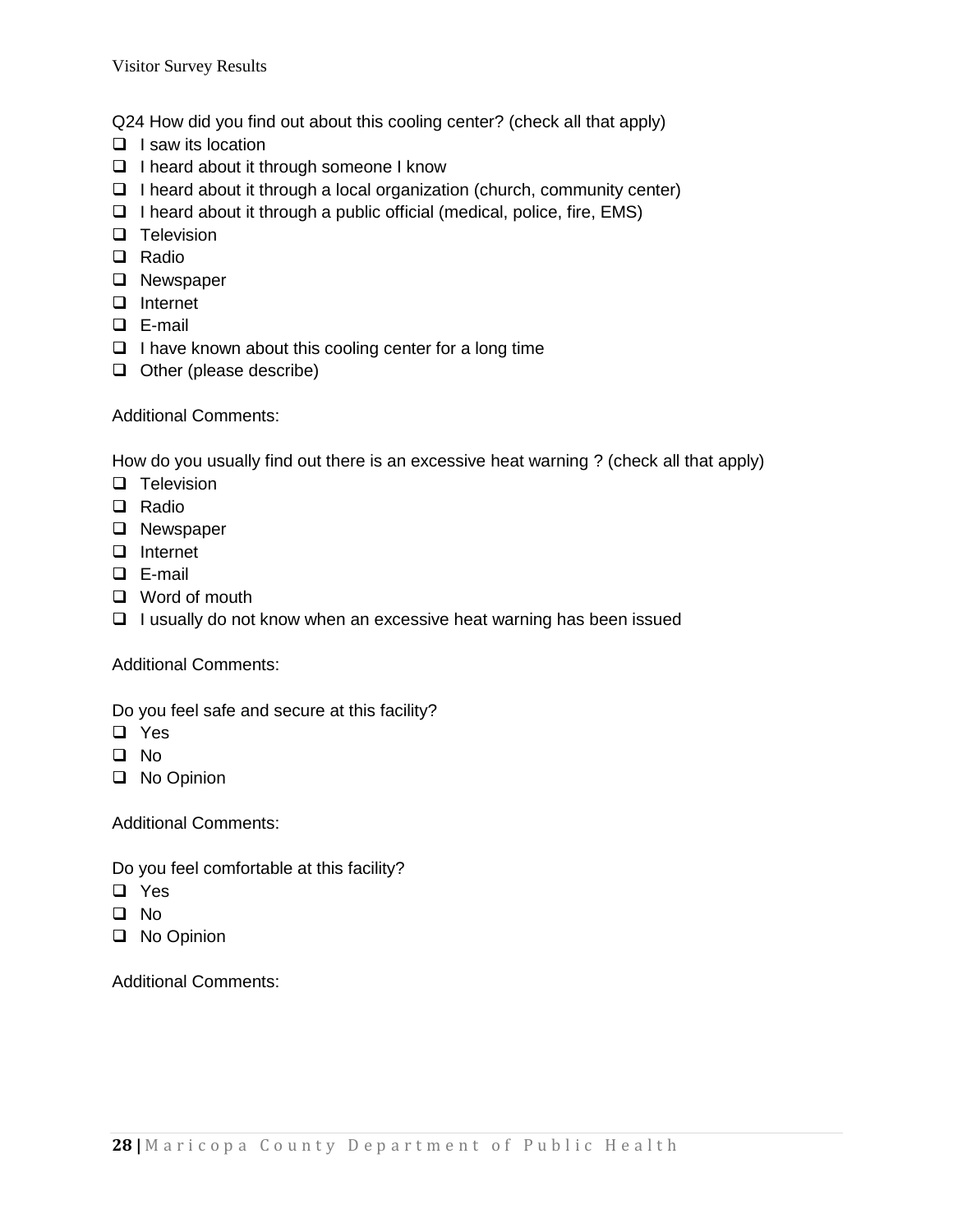Visitor Survey Results

Do you feel that your health is at risk because of high summer temperatures?

- **Q** Yes
- $\Box$  No
- □ No Opinion

Additional Comments:

What is your age?

- $\Box$  Under 18
- $\Box$  18-44
- $\Box$  45-64
- $\Box$  65 or above
- □ Not selected

What is your gender?

- **Q** Male
- **Q** Female
- $\Box$  Do not identify as either M or F

Additional Comments:

What is your racial or ethnic background?

- □ African American
- **Q** Asian
- **Q** Hispanic
- □ Native American
- **Q** White
- **Q** Other

Additional Comments:

Are you currently employed?

- □ Yes
- No

Additional Comments:

If yes, does your job require you to work outdoors most of the day?

- □ Yes
- $\Box$  No